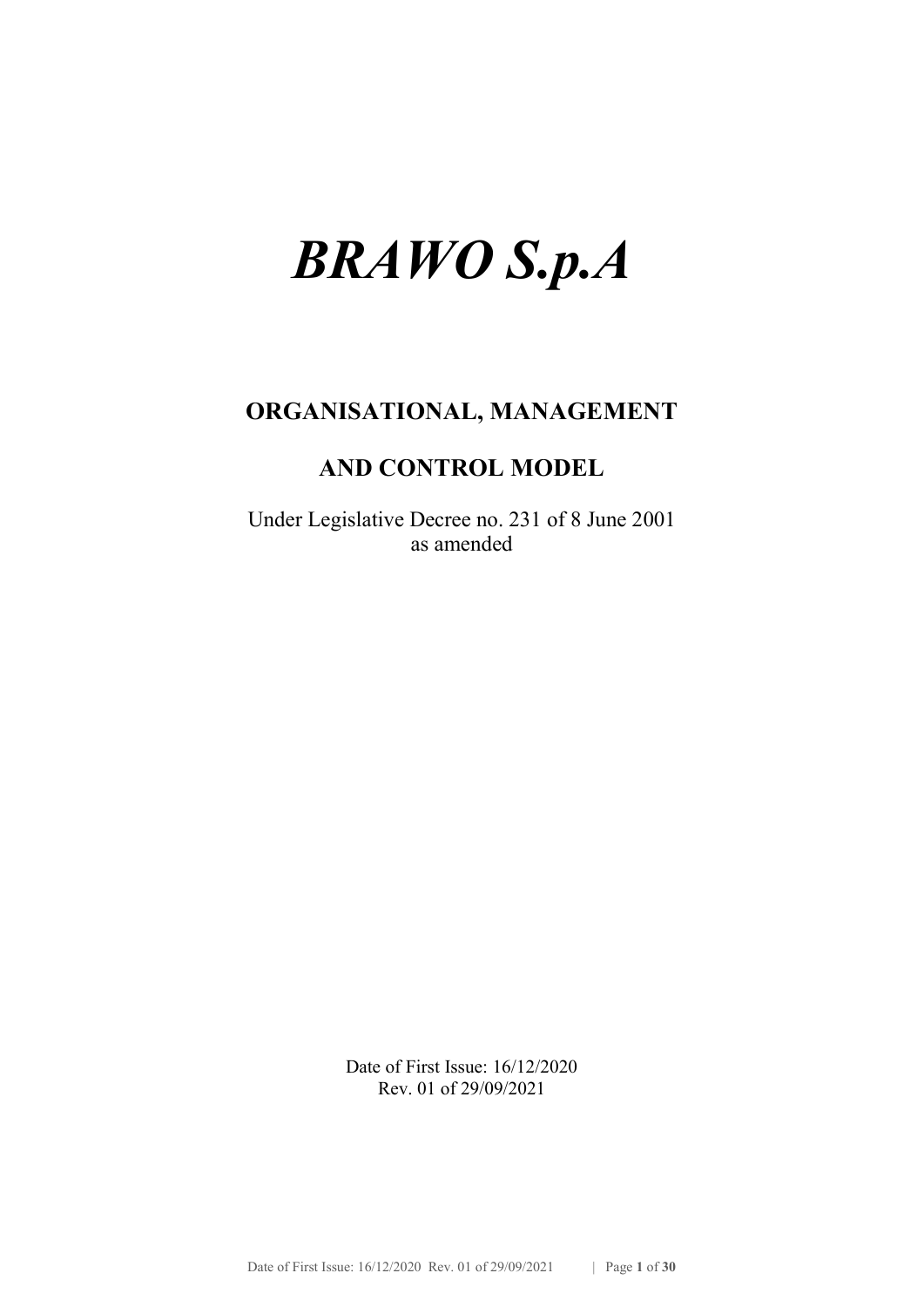#### Contents

| 1.1   |  |  |
|-------|--|--|
| 1.2   |  |  |
| 2.    |  |  |
| 2.1   |  |  |
| 2.2   |  |  |
| 2.3   |  |  |
| 2.4   |  |  |
| 2.5   |  |  |
|       |  |  |
| 3.    |  |  |
| 3.1   |  |  |
| 3.2.  |  |  |
| 3.3   |  |  |
| 3.4   |  |  |
|       |  |  |
| 4.1   |  |  |
| 4.2   |  |  |
|       |  |  |
| 5.1   |  |  |
| 5.2.  |  |  |
|       |  |  |
|       |  |  |
| 5.3.2 |  |  |
|       |  |  |
| 6.    |  |  |
| 6.1   |  |  |
| 6.2   |  |  |
| 6.3   |  |  |
| 7.    |  |  |
| 7.1   |  |  |
| 7.2   |  |  |
| 7.3   |  |  |
| 7.4   |  |  |
|       |  |  |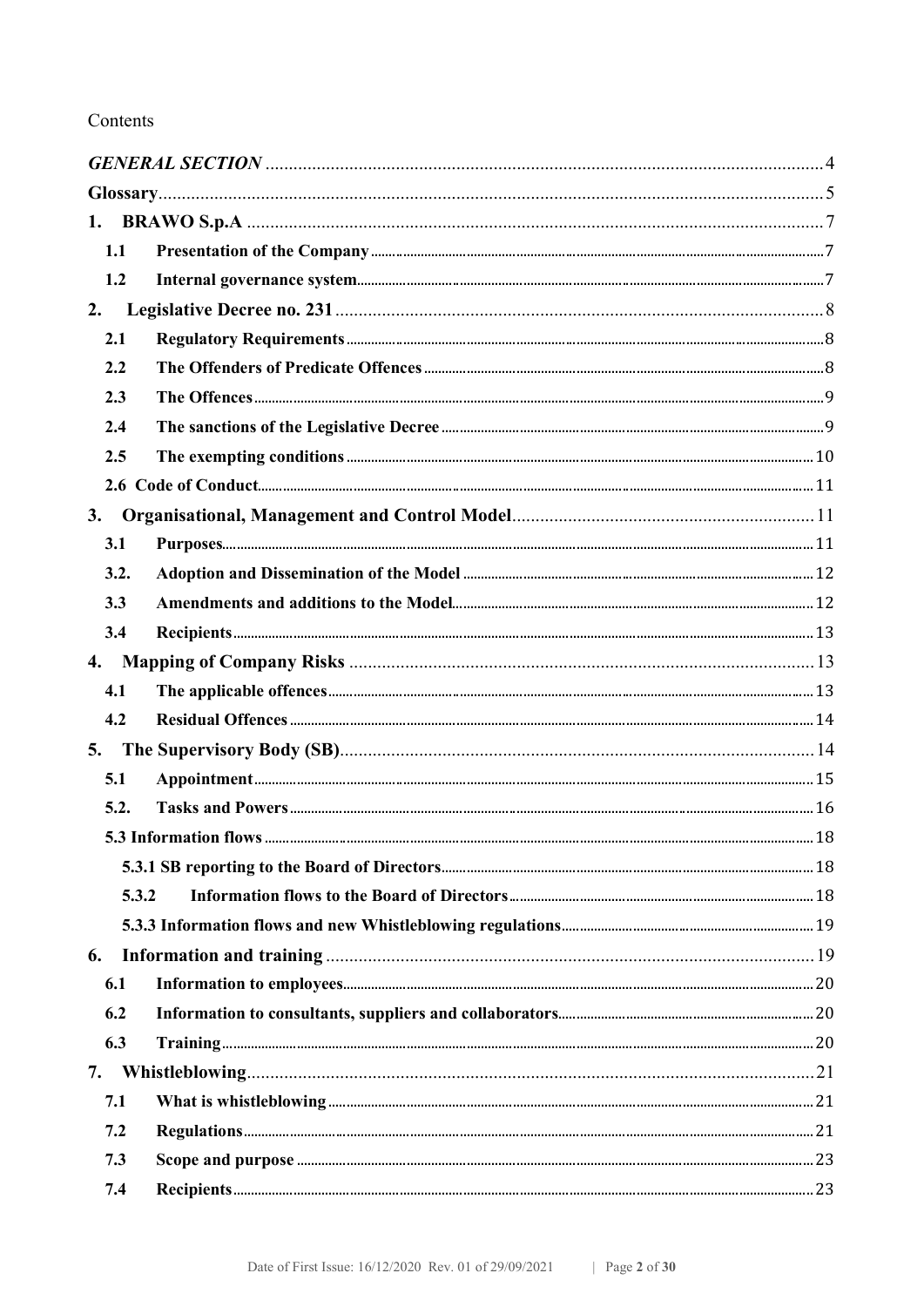| 7.5    |  |  |  |
|--------|--|--|--|
| 7.6    |  |  |  |
| 7.6.1. |  |  |  |
| 7.6.2. |  |  |  |
| 7.6.3. |  |  |  |
| 7.6.4. |  |  |  |
| 7.6.5. |  |  |  |
| 7.6.6. |  |  |  |
|        |  |  |  |
| 8.     |  |  |  |
| 8.1    |  |  |  |
| 8.2    |  |  |  |
| 8.3    |  |  |  |
|        |  |  |  |
|        |  |  |  |
|        |  |  |  |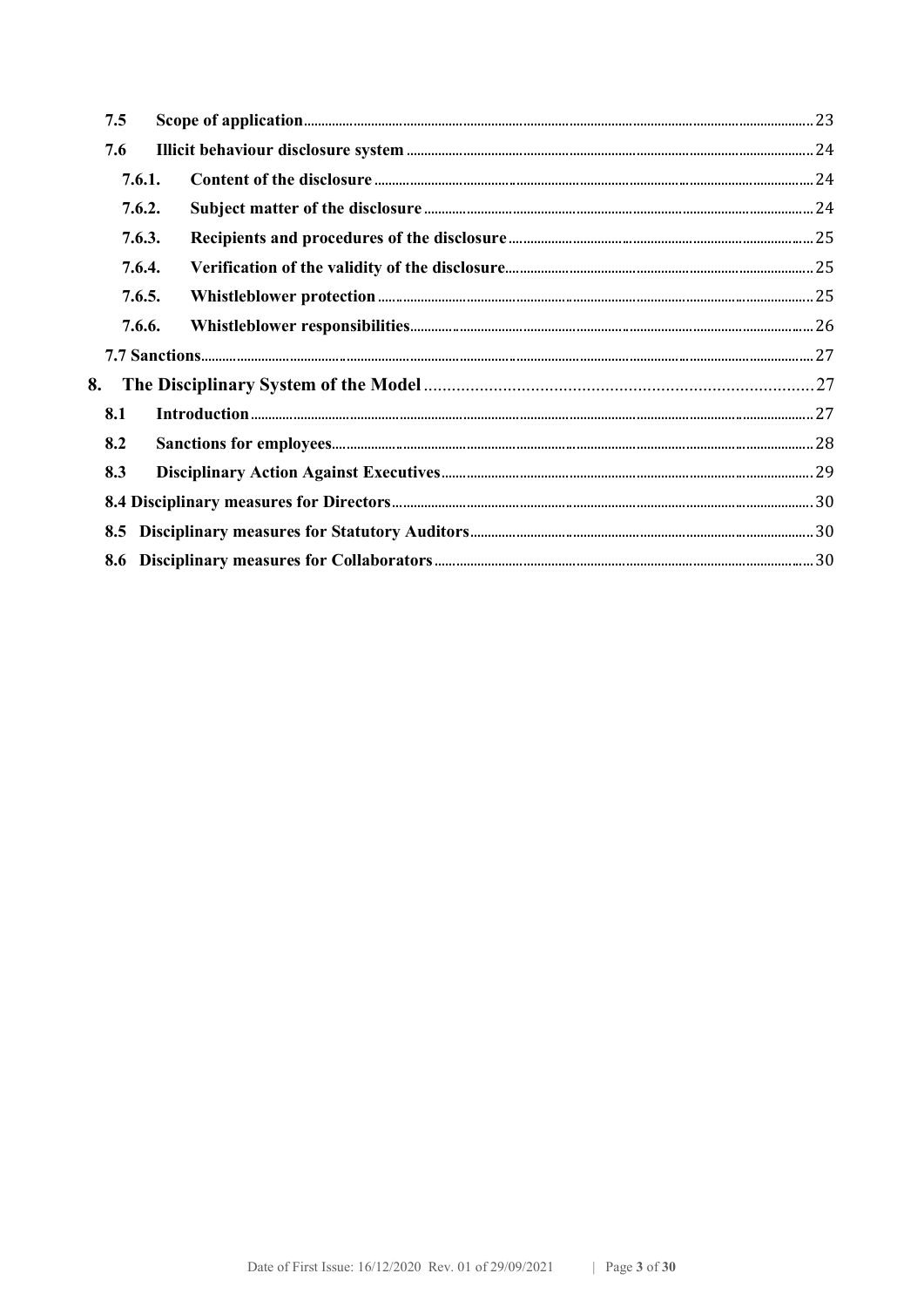## GENERAL SECTION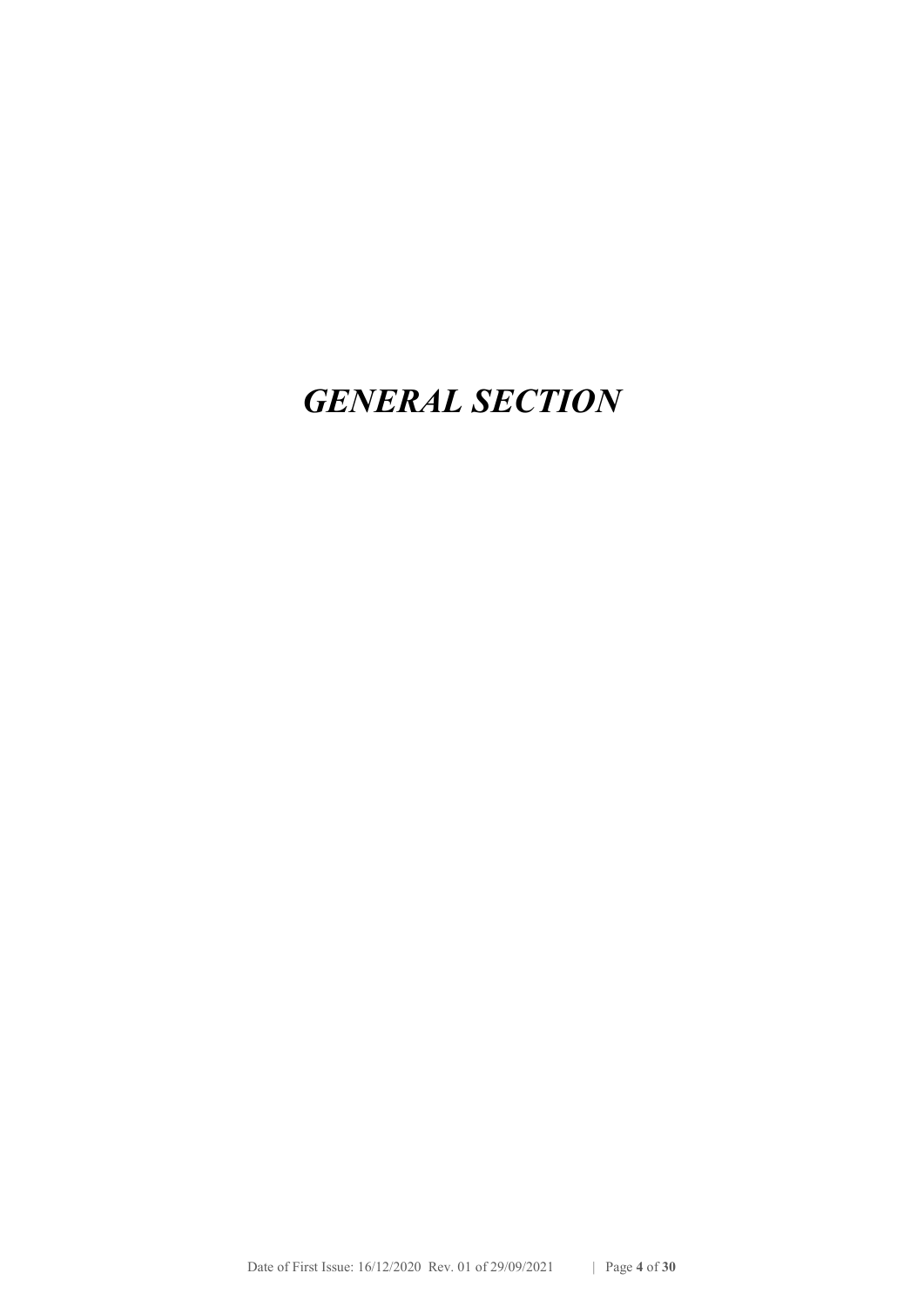## **Glossary**

For sake of clarity, the definitions of the main terms used in the BRAWO S.p.A (hereafter also BRAWO) Organisational Model.

- **Organisational** Model or Model A complex set of principles, rules, regulations, organisational plans and connected responsibilities for creating and running a control and monitoring system of sensitive activities in order to prevent the committing of, or attempts to commit, the offences referred to in Legislative Decree 231/2001, adopted by BRAWO SpA.
- Legislative Decree Legislative Decree no. 231/2001 of 8 June 2001, bearing the title "Guidelines on the administrative liability of legal persons, companies and associations also those lacking legal personality - pursuant to article 11 of Law no. 300 of 29 September 2000" published in the Official Journal no. 140 of 19 June 2001, as amended.
- Company Officers Persons that hold representative, administrative or management positions and Directors within the company or one of its organisational units with financial and operational autonomy or by persons that carry out, also effectively, the management and control thereof.
- Public Official Public or private person, who contributes to performing or performs the will duties of the Public Authority or represents it externally; a subject granted authoritative and certification powers. By way of example only, the following are classified as public officials: court officers, technical court consultants, council enterprise tax collectors, postmen, hospital health inspectors, local councillors, local council technicians, health officers, notaries, government office employees.
- Person appointed A subject who, although not exactly an official with the functions of this to a Public Service status (certifications, authorisations, deliberations), still carries out a public utility service with government bodies in general. This person is subject to the legal obligations of public officials, despite not being granted the full powers of the latter.
- Public Administration Public institutions, public officials and persons appointed to provide public services.
- Public Body The public body is identified as such by law, or is subject to a system of public controls, reporting to the State or other Administration body as regards to the appointment and revocation of its directors, as well as the administration of the body itself. It may be characterised by State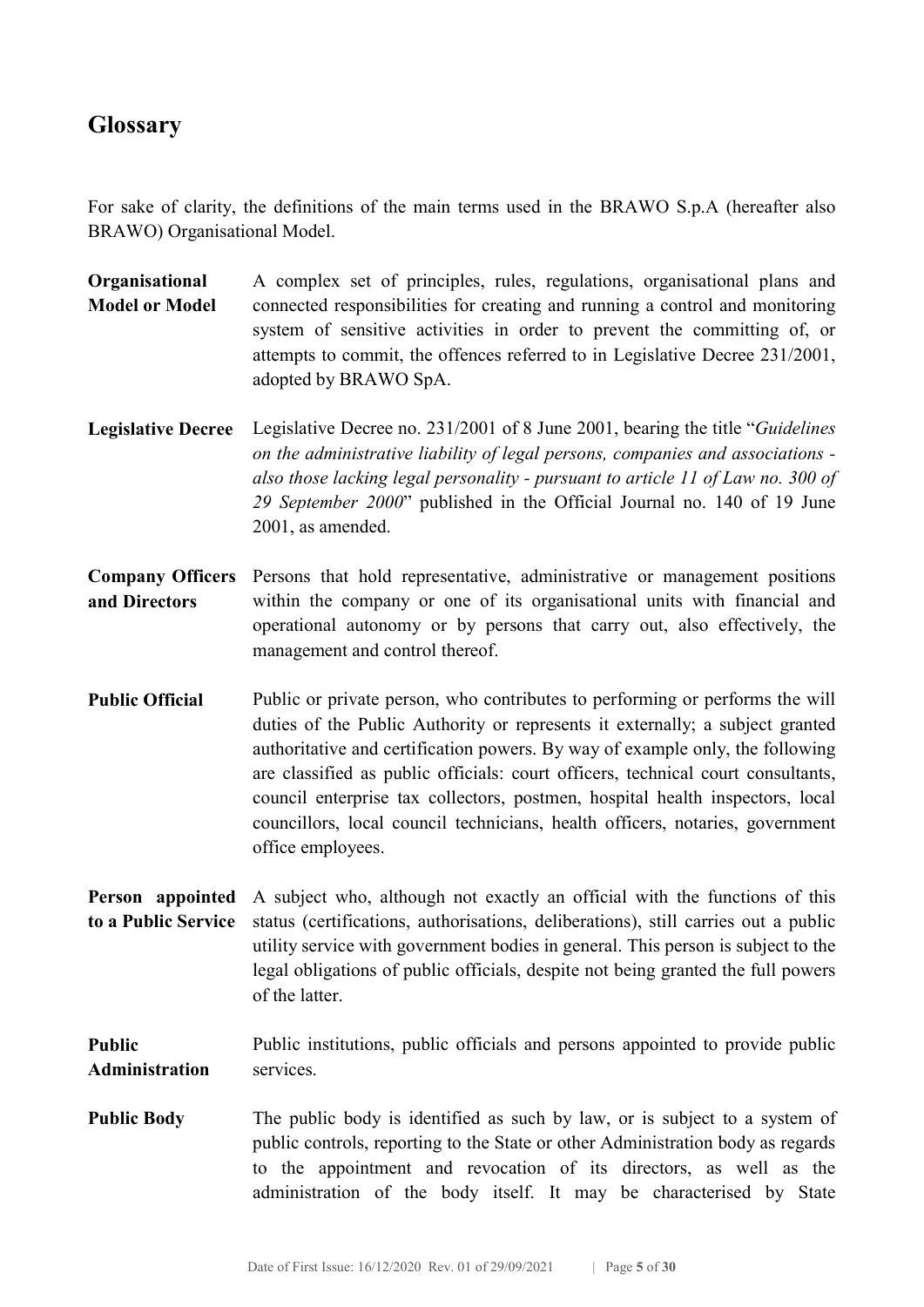investments, or those of other public administration, management costs; steering powers which the State has over its bodies; and by institutional public financing. The following types fall within the category of Public Bodies, for example: public service companies (e.g. ASMs, local transport companies, etc.), associations and bodies of public interest; territorial authorities (e.g. boroughs, provinces, regions, mountain communities, etc.).

| A Body which, as regards to the application of the Model, is required to                                                                            |
|-----------------------------------------------------------------------------------------------------------------------------------------------------|
| supervise:                                                                                                                                          |
| the actual compliance with the requirements of the Model (in relation to                                                                            |
| the different types of offences and crimes contemplated by the Decree);                                                                             |
| ensure the effectiveness and appropriateness of the Model in relation to<br>the company structure and the actual ability to prevent the crimes from |
| being committed;                                                                                                                                    |
| the feasibility of updates of the Model when events occur which require                                                                             |
| the same to be amended, regarding changes to environmental conditions                                                                               |
| and/or new <i>best practices</i> .                                                                                                                  |
|                                                                                                                                                     |
| Business activities in relation to which the offences sanctioned by Leg.<br>Decree NO. 231/01 could occur.                                          |
|                                                                                                                                                     |
| BRAWO S.p.A.                                                                                                                                        |
| The Model is intended for all individuals who are involved in attaining                                                                             |
| BRAWO SpA's corporate purpose and objectives.                                                                                                       |
| Reconstruction of a specific decision-making process using traceable                                                                                |
| documents.                                                                                                                                          |
|                                                                                                                                                     |
| Offences foreseen by the Legislative Decree which could be the                                                                                      |
|                                                                                                                                                     |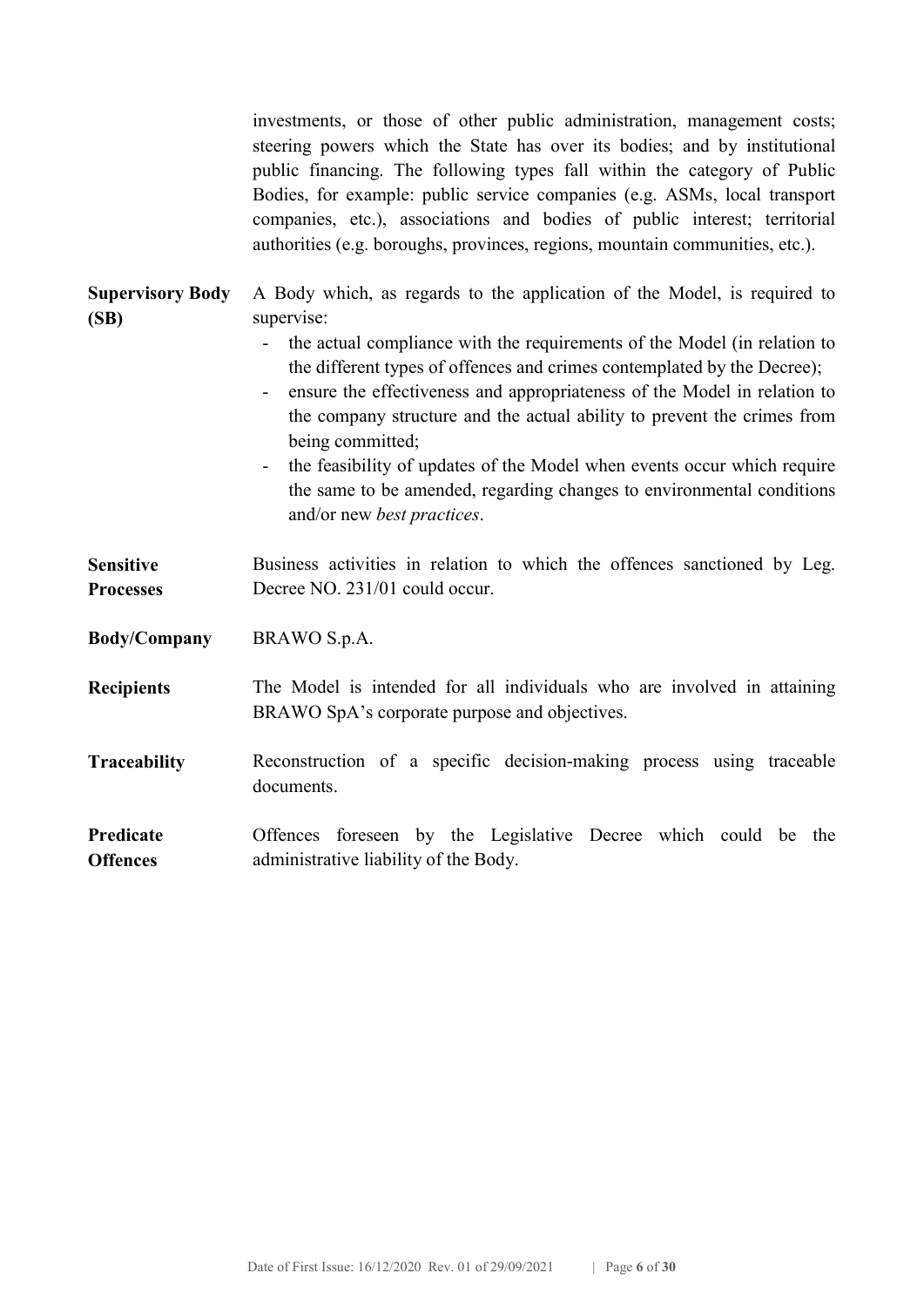## 1. BRAWO S.p.A

#### 1.1 Presentation of the Company

BRAWO S.p.A is a company established in 1973 which mainly performs hot forging and machining of non-ferrous metals such as brass and aluminium for third-party customers. It currently has around 350 employees.

BRAWO S.p.A is a company of the Holding Umberto Gnutti S.P.A. Group as explained in the Group organisational chart attached to this Model.

The company is certified with the following standards: - ISO 14001:2015 - ISO 9001:2015 - IATF 16949:2016

#### 1.2 Internal governance system

The Company has the following governing bodies:

- the Board of Directors
- Meetings of Shareholders.

The Board currently has 7 members:

- the Chair who is also the representative of the company,
- 1 Chief Executive Officer, also with powers of representation,
- 1 Director with special power of attorney in charge of the ordinary administration and representation of the Company,
- 4 directors with no powers.

The power to conduct the supervision, verification and controls provided for in the general and particular regulations and to prepare all precautions, measures and provisions, if required by law or regulations, in relation to the prevention of accidents, safety and environmental hygiene, the protection of the environment, with organisational and independent powers, has been conferred to a special Prosecutor who is recognised as the Employer and Environment Officer.

Auditing is carried out by the Board of Statutory Auditors and an Independent Audit firm.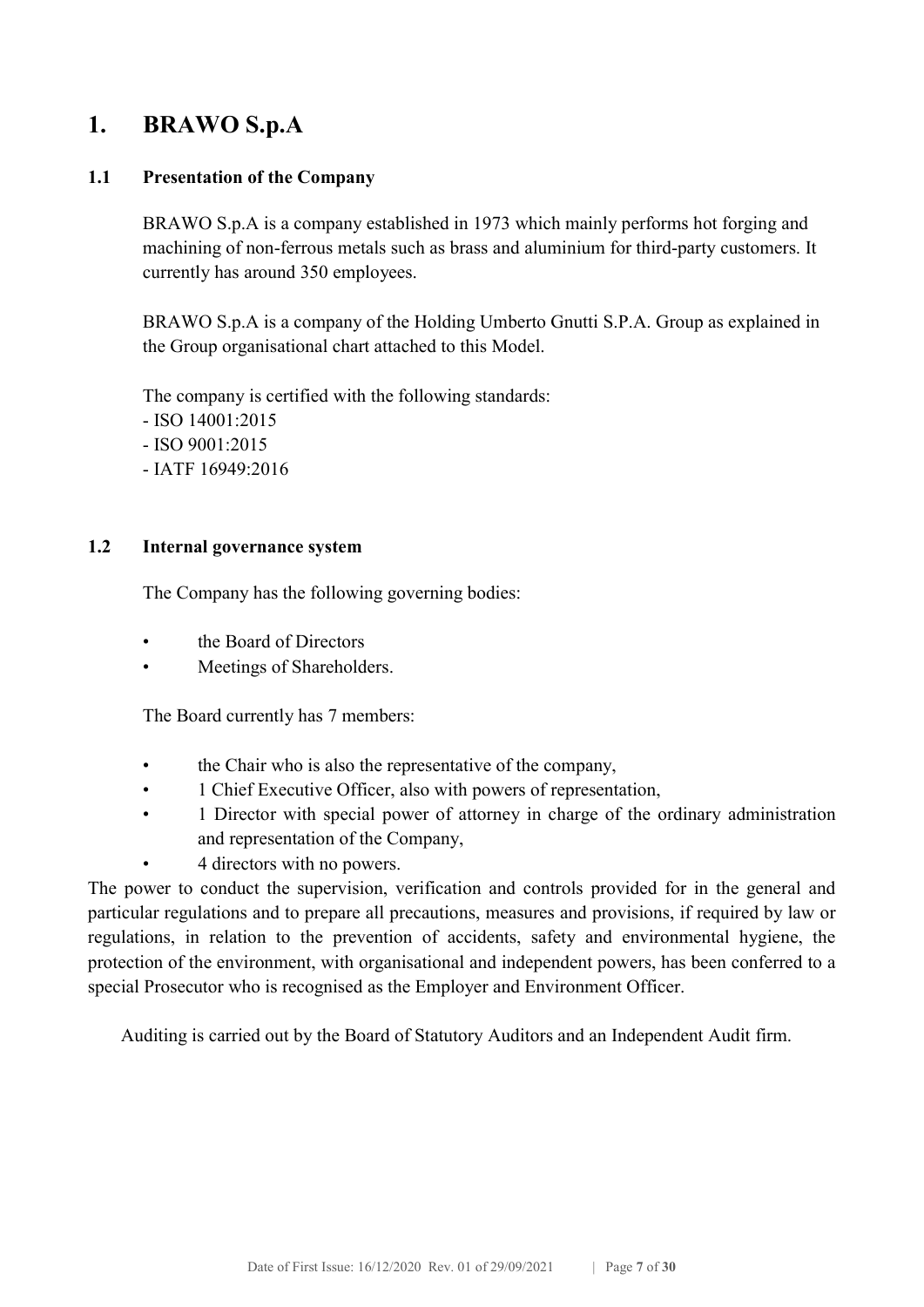## 2. Legislative Decree no. 231

#### 2.1 Regulatory Requirements

Legislative Decree no. 231/01 introduced administrative liability of Organisations for unlawful administrative acts relating to crime. Organisations refer to all individual legal persons and companies and associations with or without legal personality. This only excludes the State, the local public authorities, the other non-economical public authorities and all organisations performing activities of constitutional relevance.

The Company may be held liable and, therefore, sanctioned, in relation to certain types of offences which are presumed to have been committed in their interest or to their benefit by persons referred to as senior managers, such as the directors, or by persons in an subordinate position, subject to the direction and supervision of one of the senior managers, such as employees and/or related persons. The liability remains even when the culprit can not be identified or is not chargeable, or the crime should become non-prosecutable for reasons other than an amnesty.

The liability foreseen by the Decree is also applicable to offences committed abroad, unless the State in which the offence was committed decides to take action against the offender.

#### 2.2 The Offenders of Predicate Offences

The Organisation has administrative liability for the offences committed in its interest or to the benefit thereof by:

- natural persons holding representative, administrative or executive positions in the organisation or any of its organisational units having financial and functional autonomy;
- natural persons who effectively manage and control the organisation or an autonomous organisational unit (the so-called effective director);
- natural persons subject to the direction or supervision of one of the persons referred to above.

If the offender of the crime or administrative offence is a natural person holding representative, administrative or executive positions in the Organisation or any of its organisational units having financial and functional autonomy, as well as a person who effectively manages and controls the Organisation (so-called "senior managers"), the Organisation is charged with a presumption of guilt which requires the Organisation to prove its innocence (so-called reversal of the burden of proof with respect to the rules of the Code of Criminal Procedure). This is in view of the fact that the natural person expresses, represents and implements the management policy of the Organisation.

There is no presumption of guilt charged to the Organisation if the offender is a natural person subject to the direction or supervision of any of the subjects referred to above. It will therefore be up to the Public Prosecutor to provide proof of the liability of the Organisation.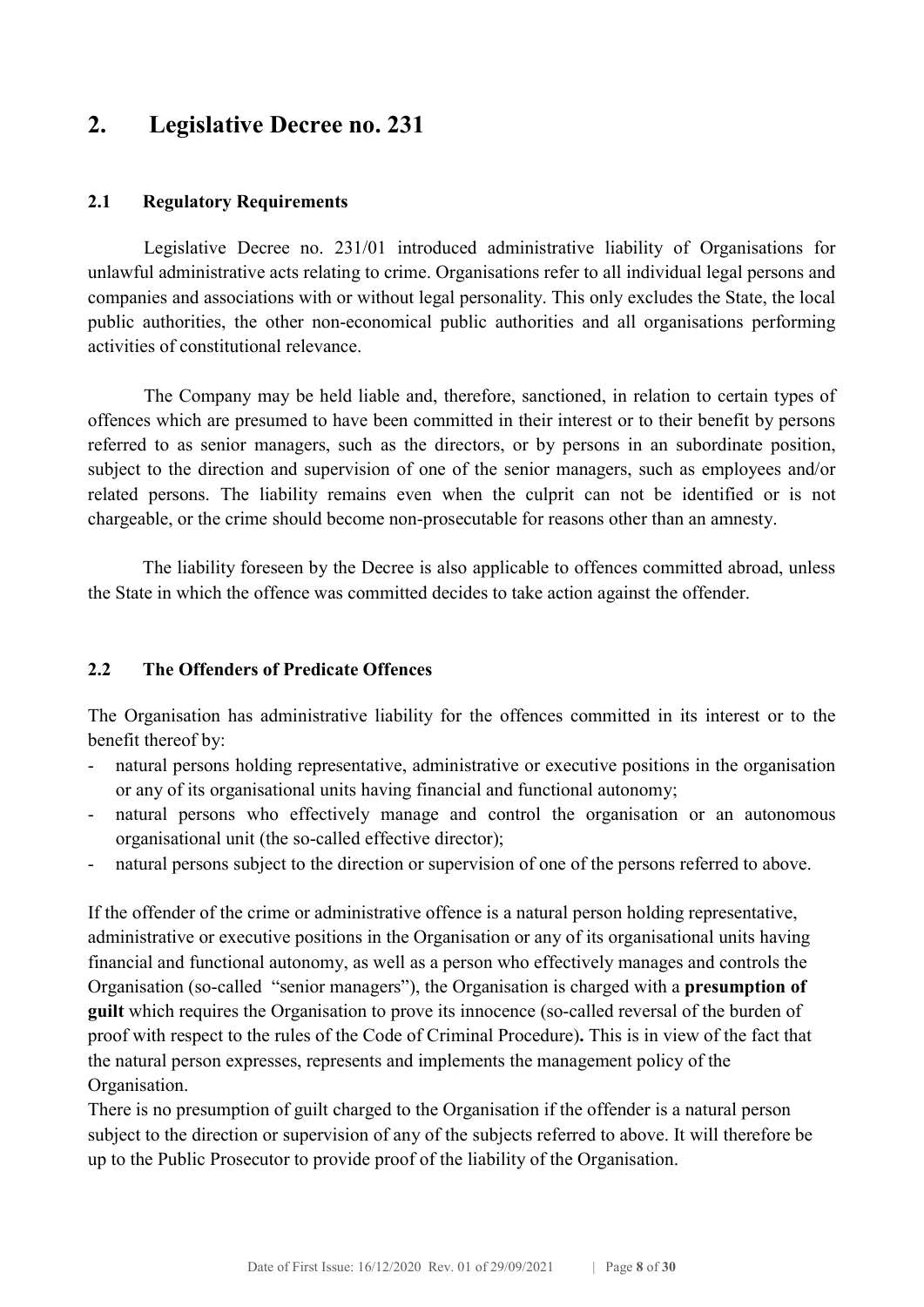The liability of the Organisation is added to the liability of the natural

person and they both are to be ascertained in the course of proceedings before the criminal judges.

Nevertheless, the administrative liability of the Organisation is excluded in cases where the offender acted exclusively in his or her own interest or that of any third parties.

#### 2.3 The Offences

The types of offences foreseen by L.D. 231/01 are grouped into the following categories:

- Offences against the Public Administration (articles 24 and 25 of the L.D. 231/2001);
- Computer offences and illicit data processing (article 24-bis);
- Organised crime offences (art. 24-ter);
- Forgery of money, legal tender, stamp duty forgery or forgery of any identification instruments or signs of recognition (art. 25-bis);
- Offences against industry and commerce (article 25-bis 1);
- Corporate Offences (art. 25-ter);
- Offences of terrorism or subversion of the democratic order (art. 25-quarter 1);
- Practices of female genital mutilation (art. 25-quater 1);
- Offences against the person (art. 25-quinquies);
- Offences of market abuse (art. 25-sexies):
- Offences of unintentional manslaughter and serious or most serious injuries, committed in violation of the rules on health and safety at work (art. 25-septies);
- Receiving, laundering, self-laundering and using of money, goods or benefits of illicit origin, as well as self-laundering (art. 25-octies);
- Offences involving breach of copyright (art. 25-novies);
- Induction not to make statements or to make false statements to the judicial authorities (art. 25-decies);
- Environmental Offences (art. 25-undecies);
- Employment of third-country nationals whose stay is illegal (art. 25-duodecies);
- Racism and xenophobia (art. 25 terdecies);
- Fraud in sporting competitions, illegal betting and gambling using prohibited devices (art. 25 quaterdecies of L.D. 231/2001);
- Transnational offences (Law no. 146 of 16 March 2006, arts 3 and 10).

#### 2.4 The sanctions of the Legislative Decree

The sanctions foreseen by the Legislative Decree provides provisions of an administrative and interdiction character, taking into account the seriousness of the conduct, the degree of the Organisation's liability and of the activity carried out by the Organisation in order to eliminate or mitigate the consequences of the offence and prevent the commission of further offences: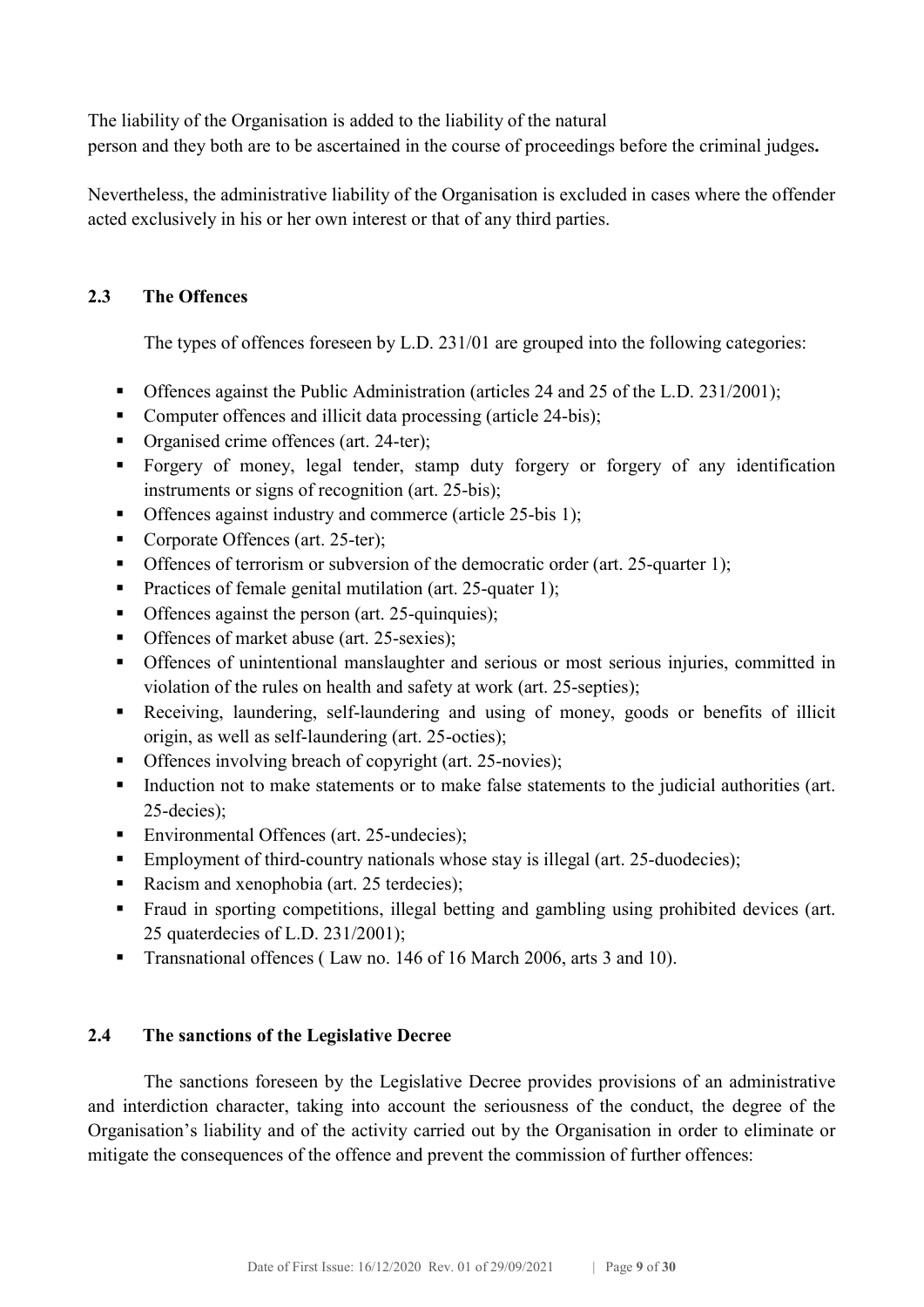- administrative sanction, from a minimum of  $\epsilon$  25,822.84 to a maximum of  $\epsilon$  1,549,370.69. The amount of the penalty is determined by the introduction of a quota system divided into two different stages: the first establishes the number of quotas on the basis of the seriousness of the offence; the second establishes the monetary value of the individual quota.
- disqualification sanction: disqualification from business activities, suspension or withdrawal of authorisations, licences or permits related to the committing of the offences; the exclusion from grants, loans, contributions or subsidies and the possible revocation of those already granted; ban on advertising goods and services; ban on contracting with the Public Administration.
- publication of the sentence
- confiscation of the price or the proceeds of the offence, except for the part that can be returned to the offended party.

#### 2.5 The exempting conditions

The exemption of the legal person from the above liability is only granted if the Organisation has adopted and effectively implemented, prior to the commission of the offence, an efficient Organisation, Management and Control Model (henceforth for sake of simplicity "Model") suitable for the prevention of crimes similar to the offence committed.

In order to perform this function effectively, the Model must:

- a) identify the sensitive business activities where all or some of the predicate offences may be committed;
- b) provide for specific protocols intended for planning the formation and implementation of the Company's decisions in relation to the offences to be prevented;
- c) identify appropriate methods to manage financial resources suitable for preventing the commission of the offences;
- d) provide for obligations to inform to the body responsible for supervising the functioning and observance of the Model;
- e) introduce an internal disciplinary system suitable for sanctioning the non-observance of the measures stated in the Model.
- f) introduce measures, in relation to the nature and size of the organisation and to the type of activity it carries out, that are suitable for ensuring that the company activity is carried out in respect of the law and for discovering and quickly eliminating risk situations.

The law foresees the adoption of the Model on an optional and a non-mandatory basis. No sanctions are issued for failure to adopt the same. However, in the event that an offence been committed, by a senior manager or a person acting under his authority, in the interest of or for the benefit of the Company, in the absence of an Organisation Model, the Company shall not qualify for exemption.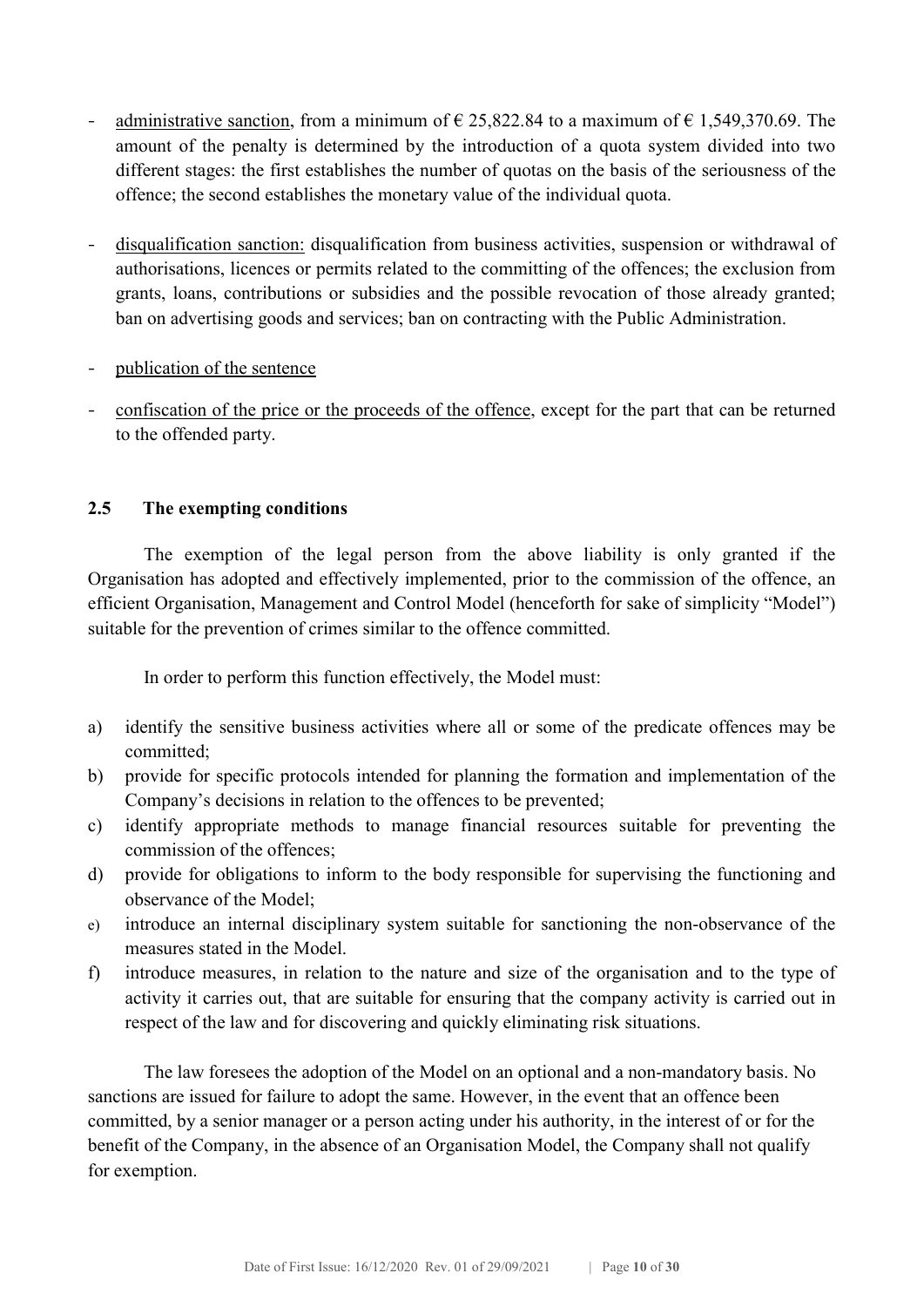#### 2.6 Code of Conduct

The Code of Conduct adopted by BRAWO S.p.A contains the values, principles of conduct and commitments undertaken by each company in its relations with its stakeholders, collaborators, partners, customers, suppliers, competitors, Public Administration and matters of safety and the environment.

The provisions of this Organisation Model are integrated with the general principles contained in the Code of Ethics.

## 3. Organisational, Management and Control Model

#### 3.1 Purposes

The basic purposes that inspired the preparation of the BRAWO S.p.A. Model, in addition to the recent regulatory evolution and the jurisprudence on the subject, can be identified:

- in the identification of specific internal procedures aimed at planning the information procedures and implementation of the Company's decisions in relation to the predicate offences, indicating those in charge of the functions, competencies and responsibilities;
- in the definition and assigning of authorising powers consist with the appointed responsibilities;
- in the organisation of information obligations to the body in charge of supervising the functioning of and compliance with the Models (SB);
- in the identification of a disciplinary system, which will be applicable in the event of a breach of the Model and, more generally, of the internal procedures provided for therein.

The Model is based on a structured and organic set of procedures and monitoring activities which basically:

- identify offence sensitive areas/processes sensitivity in the company's business, i.e. the activities where there is a higher chance that the predicate offences will be committed;
- provide for an internal regulatory system intended for planning the formation and implementation of the Company's decisions;
- define a coherent Organisational structure intended to inspire and monitor proper behaviours, thus ensuring a clear and organic attribution of tasks, by implementing the correct segregation of functions;
- identify the processes for the management and control of financial resources in risk activities;
- assign to SB the task of monitoring the application of and compliance with the Model and proposing any updates or amendments.

The Organizational Model may therefore be defined as a set of rules of a general nature (Code of Conduct) specifications and operational rules (Protocols) whereby compliance with the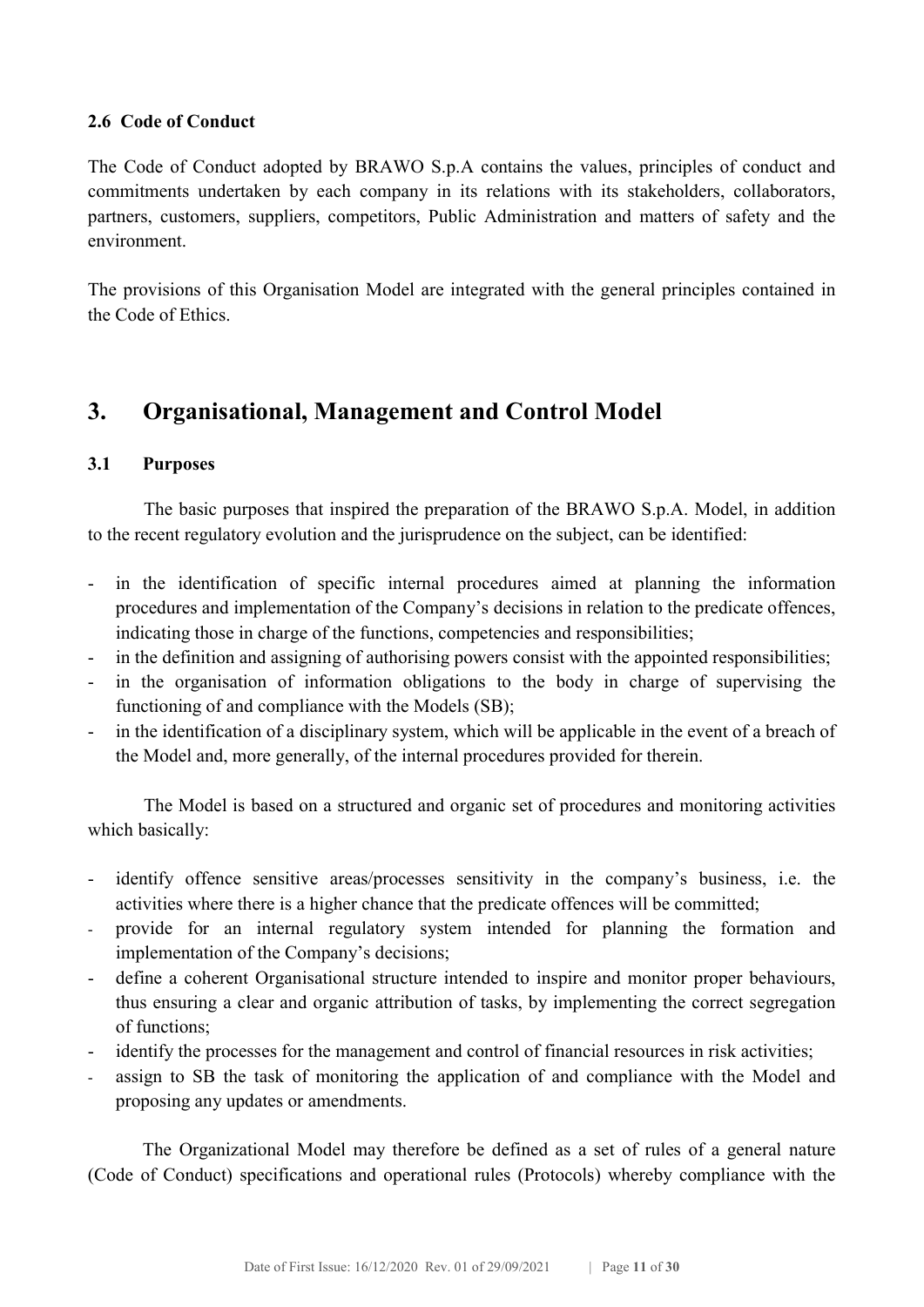same - when carrying out activities classified as risk processes - make it possible to prevent illicit, improper and irregular conduct.

The Code of Conduct and Protocols also intend to make the Recipients aware of the conduct they are required to adopt in relation to risk processes and to identify those responsible as well as those involved.

The Code of Conduct and the Protocols are integrated with the other procedures, with the organizational charts and with the system of attribution of powers already in place within the Company.

#### 3.2. Adoption and Dissemination of the Model

The Model has been prepared taking into account the current structure and operational situation of the Company. As a result of changes in business activities and/or the organizational chart, the Model shall be amended in relation to the new risks that may arise.

The Model consists in a General Section, describing the principles which are the core pillars of the same and the objectives that the Company sets itself with such adoption, and of a series of Special Sections that identify and regulate the specific conduct required in the areas identified as potentially at risk, in relation to the different types of offences.

Brawo shall ensure all Recipients are made aware of the Model and communicate to each of them the relevant protocols related to specific activities or functions. Anyone who works in Brawo, or collaborates with the same, are therefore required to comply with the requirements of the Model and observe the obligations provided therein.

#### 3.3 Amendments and Additions to the Model

The Model shall be periodically reviewed by the SB and must be amended and/or updated in the event of significant violations of the requirements or changes in the Company organisation or activities or the reference standards.

The specific protocols provided for in the Model are an integral part of the same and must be reviewed, amended and updated by the SB, if and when necessary, in relation to the business operations of the Company. In such cases, as in the case where new protocols are to be introduced, it will be the responsibility of the Supervisory Body to inform the Board of Directors so that the latter can put in place all relative measures.

Given the fact that this Model is a document issued by Senior Management (in accordance with the provisions of art. 6 (1) (a) of the Decree), its adoption, as well as any subsequent amendments and updates are the responsibility of the Board of Directors of Brawo.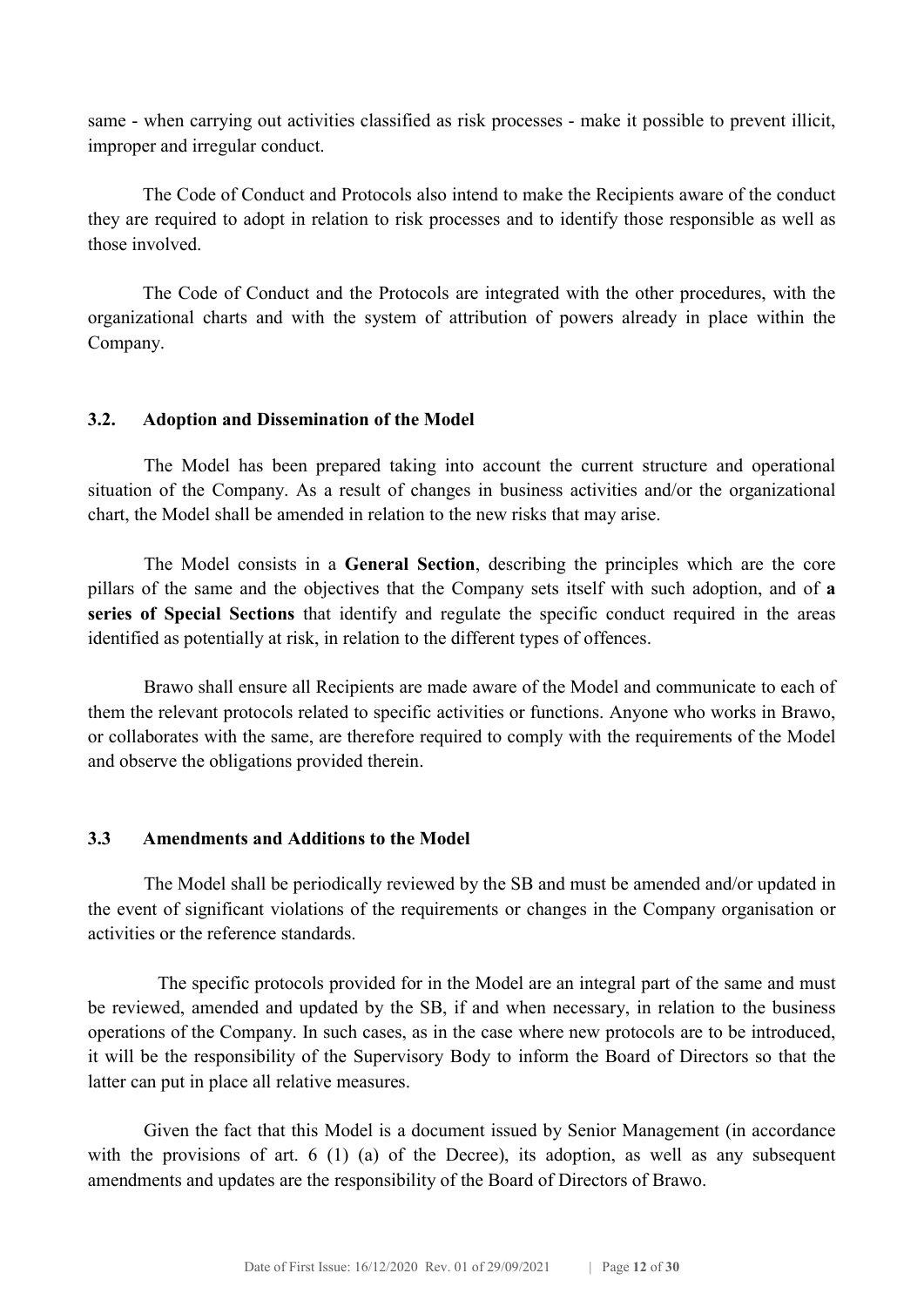In particular, the Board of Directors is required to update this Model with all additional Special Sections relating to other types of offences which, due to new regulations or to the expansion of the business activities performed by the Company, they may be required within the scope of application of the Legislative Decree.

#### 3.4 Recipients

 This Organizational Model is addressed to the Board of Directors and Company personnel, who fall within the following categories: employees, executives and managers (hereinafter also "Recipients"). The Model, with particular reference to Special Sections G and H, is also applicable to the workers who are appointed as foremen and the workers who involved in WSR.

 All Recipients must be fully aware of and comply with the provisions of the Model. The Model is also addressed to all persons who come into contact with the Company also for consulting relationships, for occasional or continuous services.

### 4. Mapping of Company Risks

Art. 6(ii)(a) of the Legislative Decree expressly provides that the Organizational Model must "identify activities in which offences may be committed". In this respect the the Company has analysed Company activities, decision-making processes and internal control systems.

This analysis was carried out with the examination of the company documentation (activities carried out, main processes, organizational charts, proxies, organizational arrangements, etc.) and interviews with the managers of the various company structures.

#### 4.1 The applicable offences

In relation to the analysis carried out, the predicate offences that are believed to potentially involve the Company are: arts. 24 and 25 of the Legislative Decree (offences against the Public Administration), Art. 25-bis (as regards forgery of identification instruments or signs of recognition), art. 25-bis 1 (crimes against industry and commerce) art. 25-ter (corporate offences, including the offence of bribery between individuals), art. 24 bis (computer offences and unlawful data processing), art. 25-quinquies (offences against the person only with regards to the offence of illegal intermediation and exploitation of work), art. 25-septies (offences relating to occupational health and safety), art. 25-octies (receiving, laundering and use of money, goods or benefits of illicit origin and self-laundering), art. 25- decies (Induction not to make statements or to make false statements to the judicial authorities), art. 25-undecies (environmental offences), and art. 25 duodecies (employment of third-country nationals whose stay is illegal).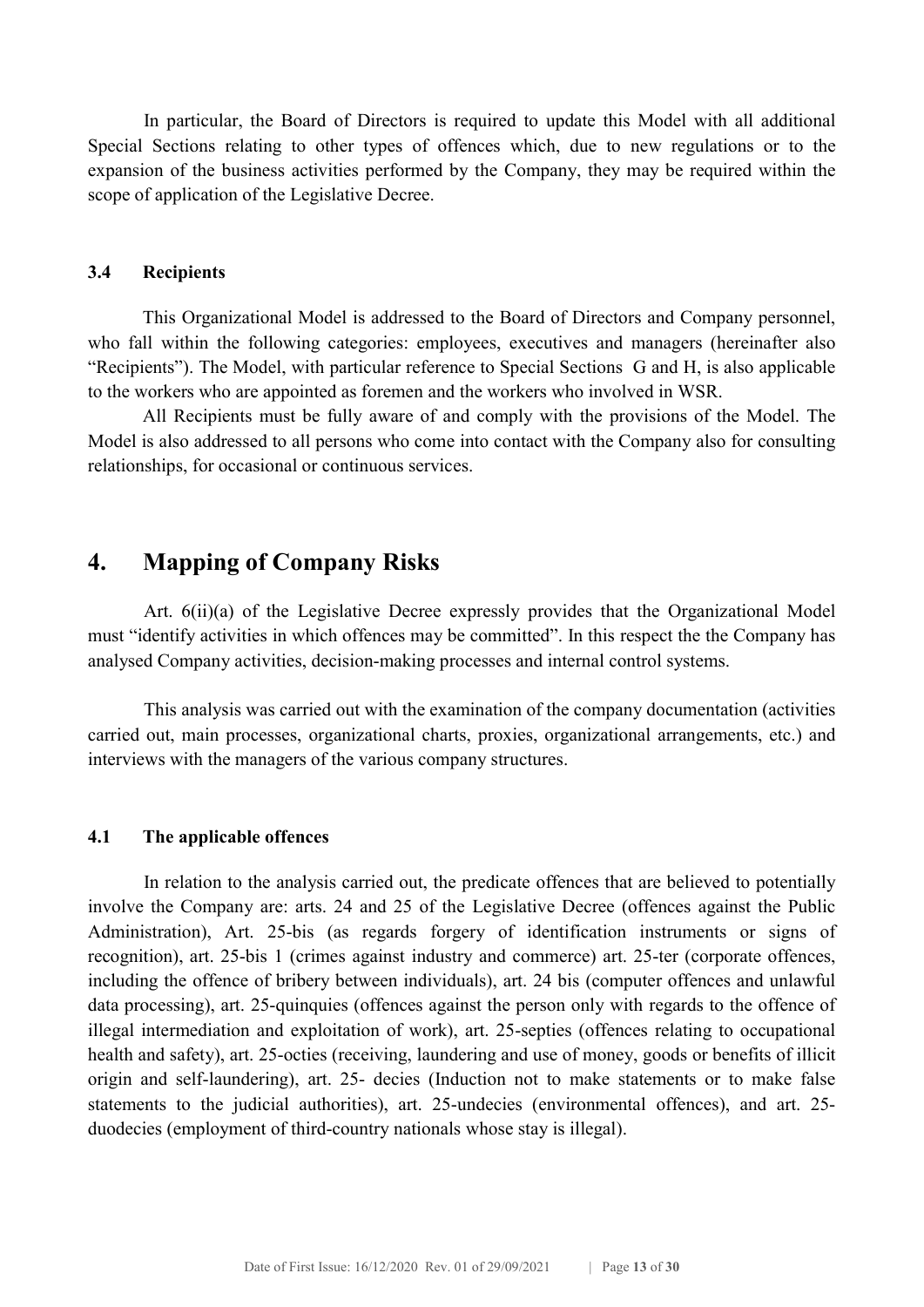#### 4.2 Residual Offences

As already mentioned, the reference legislation covers other and further types of offences which, however, do not seem – or at least only at a theoretical extent – relevant in relation to Brawo's business activity and to the internal control system in place. These types comprise:

- art. 24-ter Organised crime;
- art. 25-bis Forgery of money, public credit cards and revenue stamps
- art. 25-quater Offences connected with terrorism or the subverting of democratic order
- art. 25-quater.1 Practices of mutilation of female genitals
- art. 25-novies Offences related to breach of copyright
- art. 25-terdecies Racism and Xenophobia
- art. 25-quaterdecies Fraud in sporting competitions, illegal betting and gambling using prohibited devices
- Transnational offences.

The classification of residual risks is based on a series of factors that can be attributed mainly to the type of activity carried out, to the operational structure currently in place and to the type of controls implemented.

The risk analysis carried out, which led to this exclusion, will be periodically repeated, with particular reference to the future evolutions and developments of the organizational and operational structure of Brawo.

## 5. The Supervisory Body (SB)

In implementation of the provisions of the Legislative Decree, with the same resolution drwan up when it adopted the Organizational Model, the Company established the Supervisory and Control Body (SB), which is assigned the task of supervising the functioning and observance of the organizational Model, and the responsibility of keeping it updated.

Brawo chose to setup a multi-objective body composed of a minimum number of three members, not belonging to the company organizational chart, appointed by the Board of Directors of the Company, with competences in the legal, labour and auditing areas.

The SB remains in office for one year and can always be re-elected. The SB has its own set of regulations that will be adopted during the first meeting, after conferral of the appointment by the Company.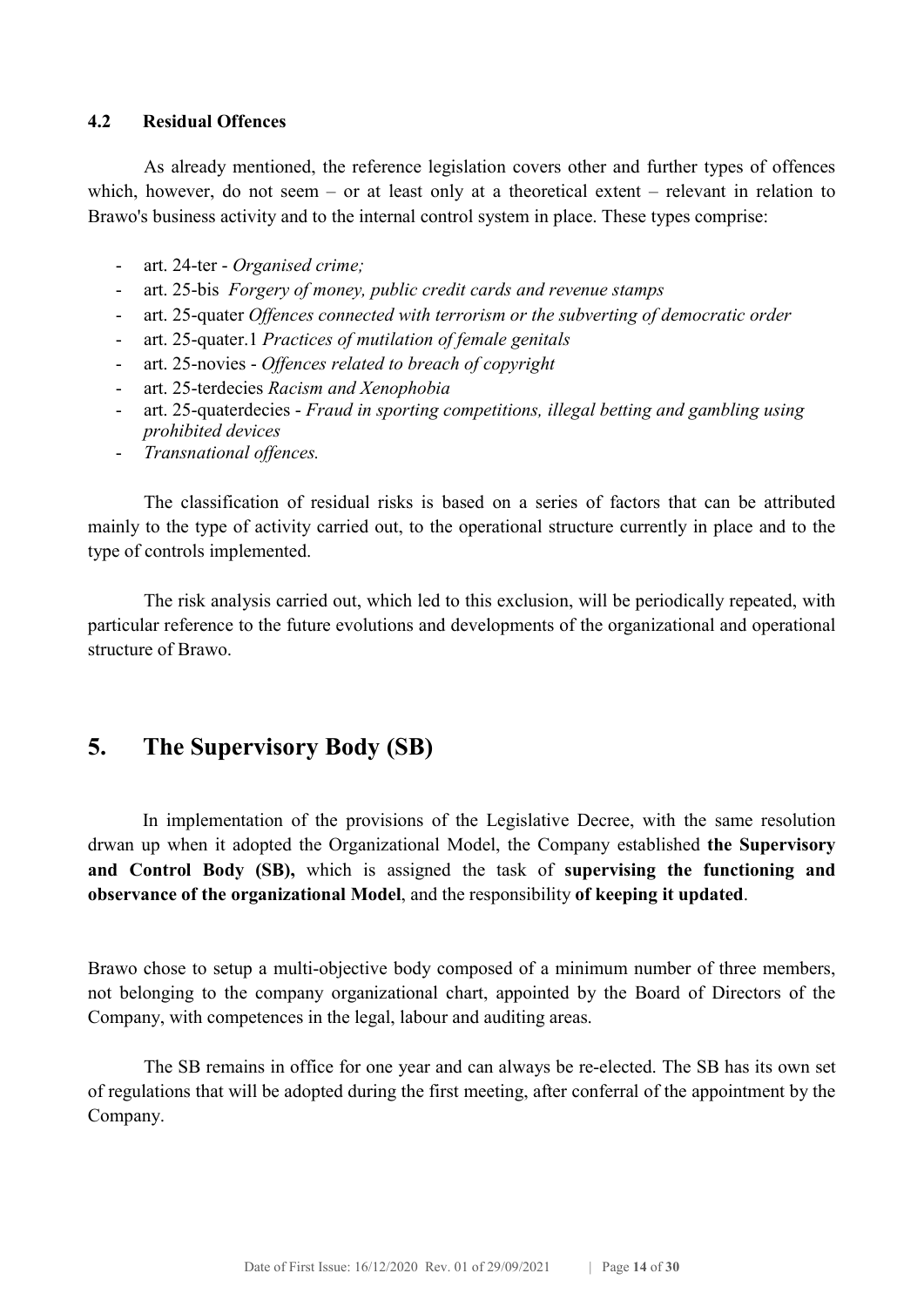#### 5.1 Appointment

Appointment or revocation (for just cause) of the SB is carried out by the Board of Directors. The SB reports directly to the Board of Directors.

According to the provisions of the Legislative Decree (arts. 6 and 7) and the instructions contained in the accompanying Report, the mandatory characteristics of the SB are as follows:

- autonomy and independence;
- integrity;
- professionalism;
- continuity of action.

#### Autonomy

Without the necessary autonomy, the SB could not carry out effective control also of senior management; consequently, its hierarchical position is placed at the same level as the administrative body that appointed it.

The autonomy of decision-making shall consist in the exercising of powers of control, audit, initiative, consultation and proposition, criticism, detection, challenging and activation.

#### **Independence**

Corollary to the requirement of autonomy, the independence of the SB embraces the necessary condition of non-subjection to any form of subservience to the Company. This requirement also foresees an non-conditioning economic situation guaranteed by the allocation of an appropriate annual budget, made available to the SB to carry out its task freely and efficiently.

In order to ensure the necessary autonomy of initiative and independence, it is also essential that the members of the SB are not assigned operational tasks (see Confindustria Guidelines, General Section).

#### Integrity, absence of conflicts of interest and kinship relations

All members of the SB must comply with the requirements of integrity, intended as having no criminal record and no lawsuits pending, and there must be no conflicts of interest or kinship relations otherwise the candidate shall be deemed ineligible and shall be revoked should such circumstances arise after the time of appointment.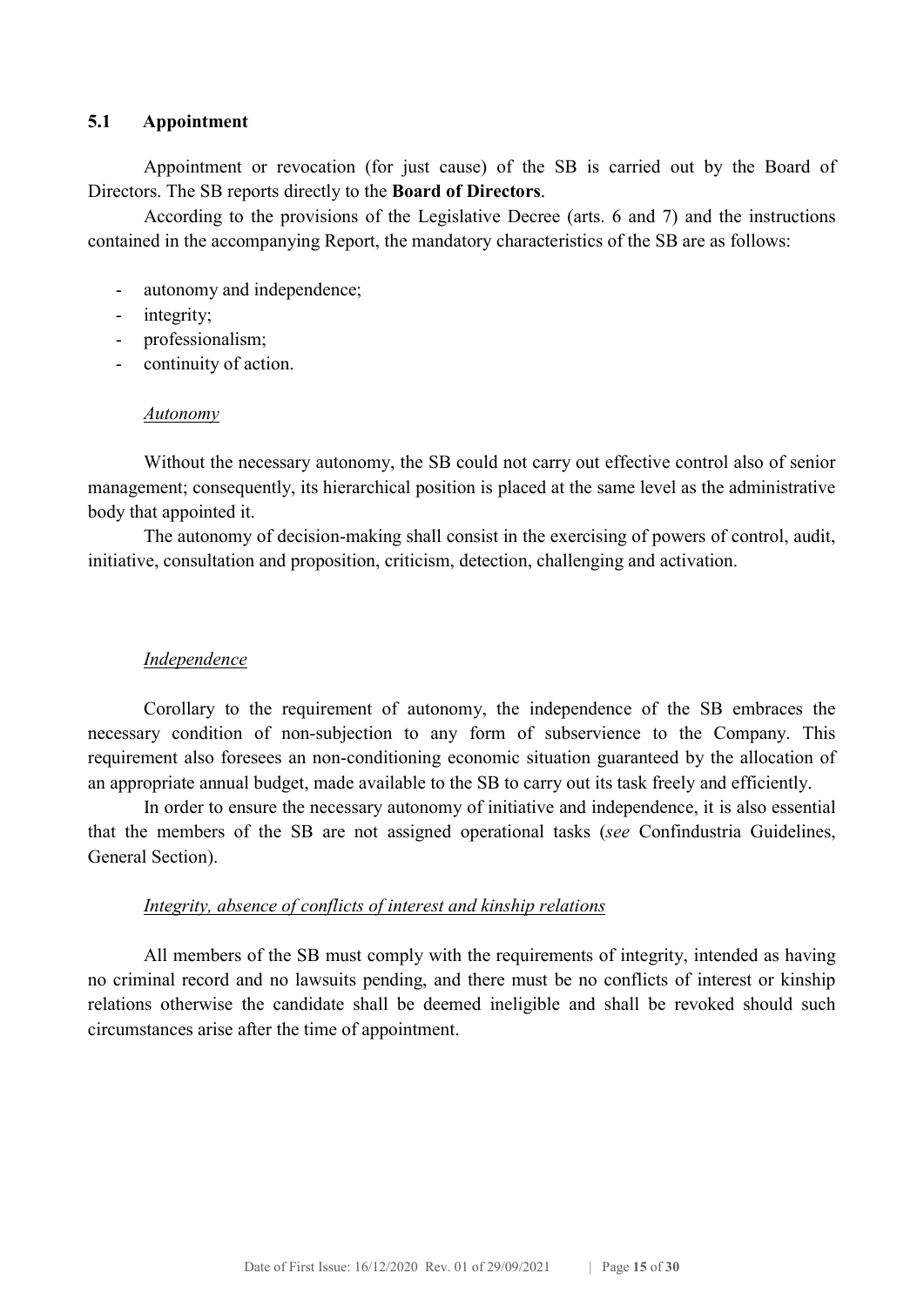#### Professionalism

The members of the SB shall all be suitably qualified and experienced to perform all the activities they are called upon to perform. These characteristics, together with autonomy and independence, are prerequisites for the necessary impartiality of judgements.

#### Continuity of action

The SB must constantly operate in order to monitor the application and updating of the Model, as and when necessary.

The members of the SB must be bound by a confidentiality obligation in respect of any and all information of which they may become aware in the exercise of their office or tasks.

The following are causes of ineligibility as a member of the SB, or of revocation in the event the same arise after the appointment:

- a. the situations of incompatibility foreseen by the Board of statutory auditors pursuant to art. 2399 of the Italian Civil Code;
- b. conviction, after the final sentence, of having committed an offence referred to in the Legislative Decree;
- c. conviction, after the final sentence, of an offence that entails disqualification, either permanent or temporary, from holding a public office, or temporary disqualification from management positions in legal entities and companies.

The eventual revocation of a member of the SB can only take place for just cause following a resolution by the Board of Directors, after conferring with the Board of Statutory Auditors. In the event of temporary debarring from office, for a period of over three months, the Board of Directors shall appoint a stand-in member. The stand-in member shall be removed from office when the cause for disqualification no longer subsists.

#### 5.2. Tasks and Powers

The SB is assigned all powers required to conduct the supervision of the application, efficacy and compliance with the Model, and in order to update the same. In particular, the SB shall:

- a. ensure that the Model is communicated to the Recipients and prepare the internal documentation necessary for its implementation, containing instructions, clarifications and/or updates;
- b. conduct control activities in order to update the mapping of the activities at offence risk and to develop it as the business activity develops;
- c. shall identify and propose to the Board of Directors updates and amendments to the Model in relation to changes in regulations or changes to company conditions;
- d. shall conduct internal audits to investigate suspected violations of the provisions of the Model, or to verify actual implementation of the same.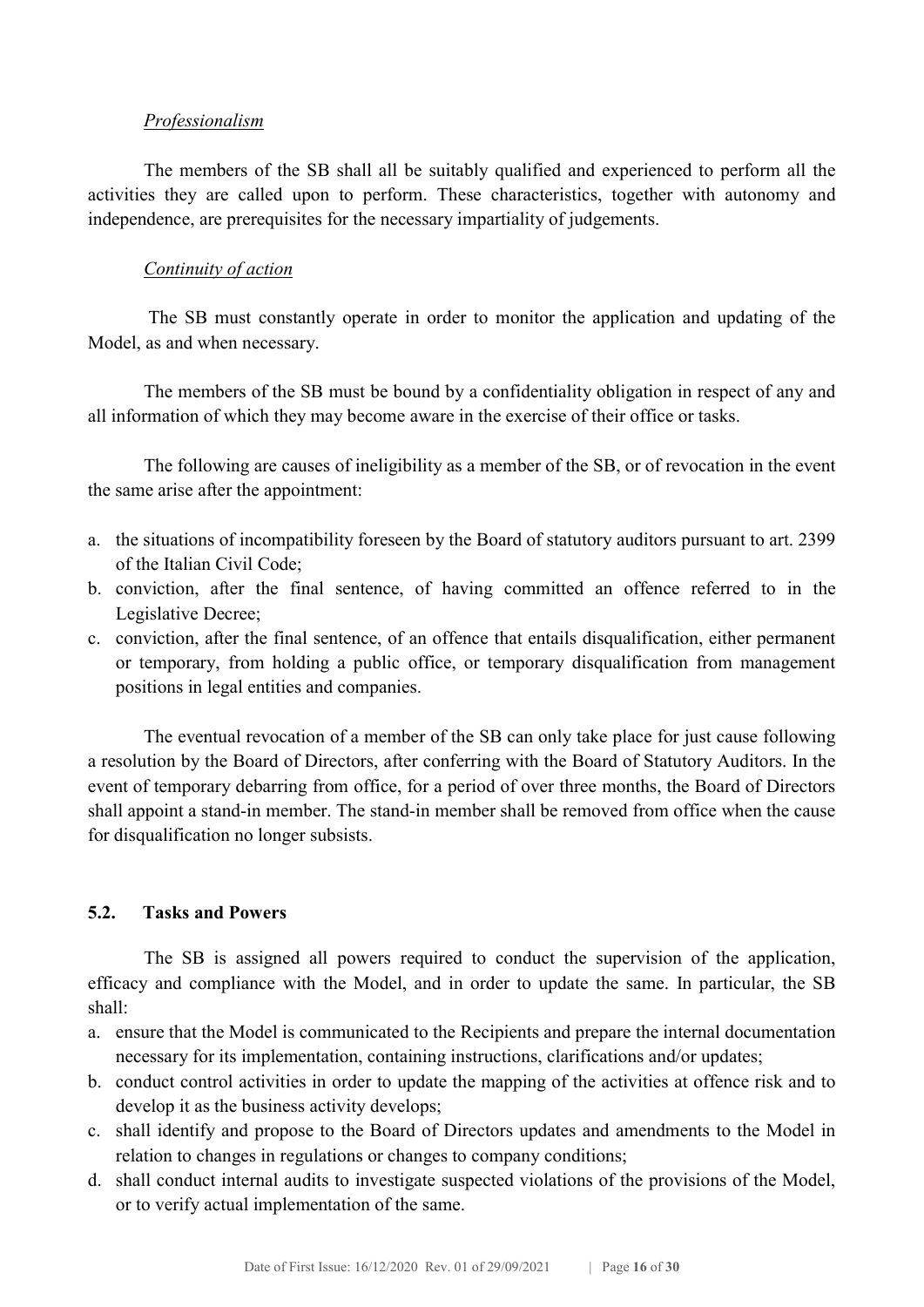From a more operational angle, the following tasks are assigned to the SB:

- periodic checks of the risk area maps in order to adapt it to changes in business activities and/or corporate structure; To this end, the Recipients must report any situations that could expose the Organisation to the risk of an offence to the SB;
- regularly carry out targeted checks on specific operations or acts performed during the execution of the activities at risk;
- collect, process and archive all important information (including reports) regarding compliance with the Model;
- conduct internal controls to investigate suspected violations of the provisions of the Model;
- check that the means of control foreseen by the individual Special Sections of the Model for the different types of offences are adequate and meet the requirements of compliance foreseen by the Legislative Decree.

In order to perform the aforementioned tasks, the SB;

- has all necessary powers to check and access company documents;
- has adequate financial and professional resources;
- has the support and cooperation of the various structures that may be involved in the control activities.

In carrying out such tasks, SB has unrestricted access to corporate information for relative investigation, analysis and monitoring activities.

 For the purpose of the scheduled exercise of the assigned supervisory powers, the SB shall report the activities carried out to the Board of Directors in half-yearly reports, also drawn up as confirmation of the scheduled Work Plans for the next six months, Work Plans identifying the activities to be carried out and the areas to be audited. The SB can, in any case, conduct unannounced checks on the Work Plan (so-called spot checks) within sensitive business activities and if deemed necessary to complete its duties.

 Upon completing the checks and controls, the SB may report comments and/or suggestions to the functions concerned each time. In addition, following the results of the checks, changes in regulations and the possible emergence of new risk processes, SB may propose all the amendments and updates to the organizational Model deemed appropriate.

 The work carried out by the SB must be documented, even in a summary form. The relevant documentation shall be retained by the SB itself, so that its confidentiality is guaranteed.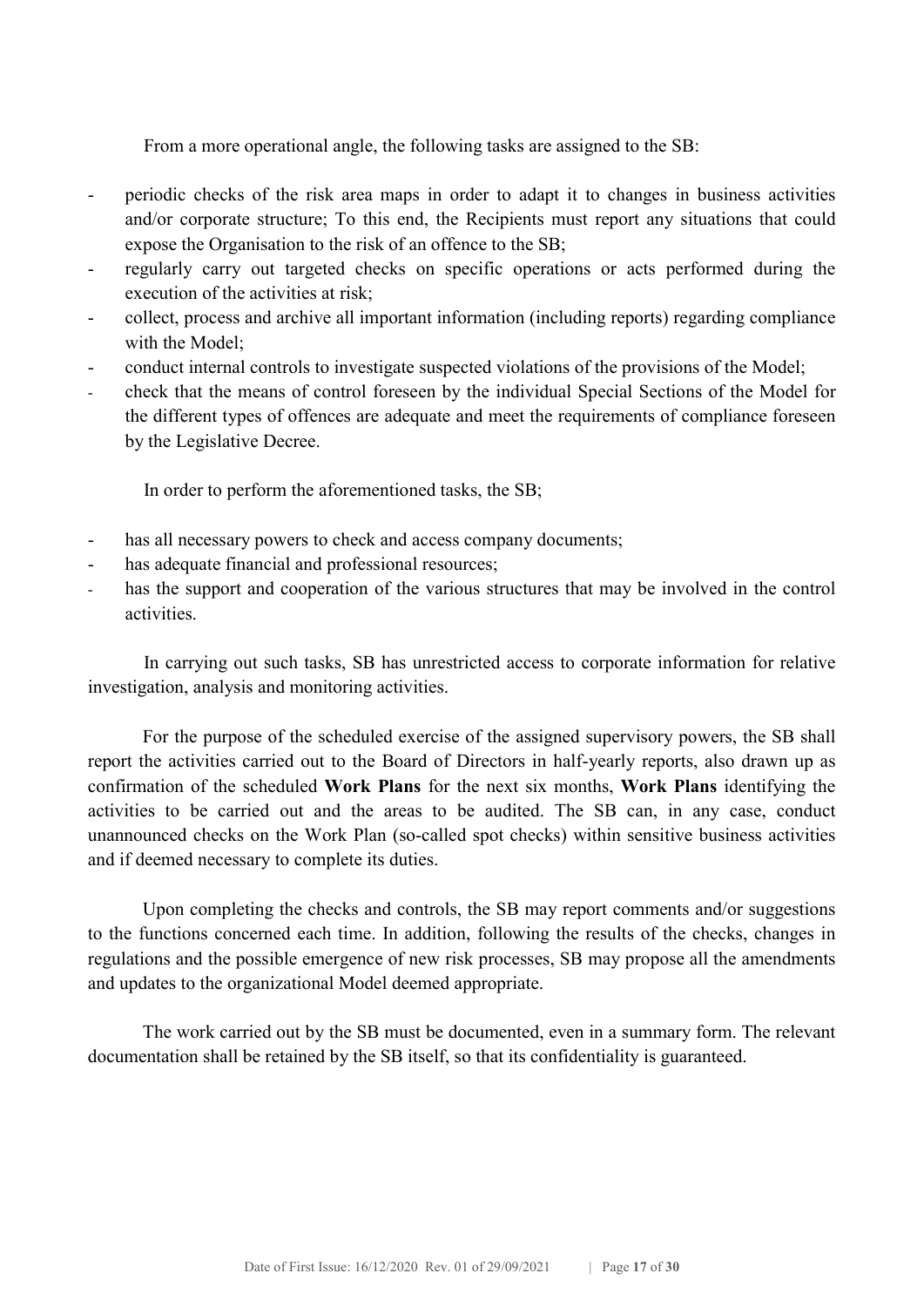#### 5.3 Information flows

#### 5.3.1 SB reporting to the Board of Directors

The SB reports to the Board of Director on the implementation of the Model, any possible critical aspects emerged, and communicates the result of the activities carried out. The following reporting lines are envisaged:

- 1) the first on a continuous basis to the MD of the Board of Directors, who, if necessary, informs the Board of Directors;
- 2) the second six-monthly to the Board of Directors and the Board of Statutory Auditors. In accordance with this reporting line, the SB prepares:
	- a six-monthly report on the activities it has carried out (controls and specific checks it has mode and the results of these, any eventual updating of the mapping of sensitive processes, etc.);
	- Work plan for the next six months.

#### 5.3.2 Information flows to the Supervisory Body

The SB must be informed about any events that could cause the Company's liability under the Legislative Decree by means of specific reports sent by Recipients. The following provisions for information flows of a general nature are applicable:

- commission or attempted commission of the illicit conduct envisaged in the Legislative Decree;
- possible breach of the conduct and operational regulations set out in the Model;
- any act, fact, event or omission detected or observed, during the exercise of the responsibilities and assigned tasks, with a critical profile as foreseen by the Legislative Decree requirements;
- observations on the adequacy of the system, highlighting any emerging requirements.

Any breach, or alleged breach, of the Model 231 must be addressed to the following addresses:

Organismo di Vigilanza di BRAWO S.p.A

Via XXV Aprile,36 Pian Camuno (BS)

Or to the SB email address

odv@brawo.it

The authors of the report submitted in good faith are guaranteed exemption from any form of reprisal, discrimination or penalisation and the confidentiality of the individual in question is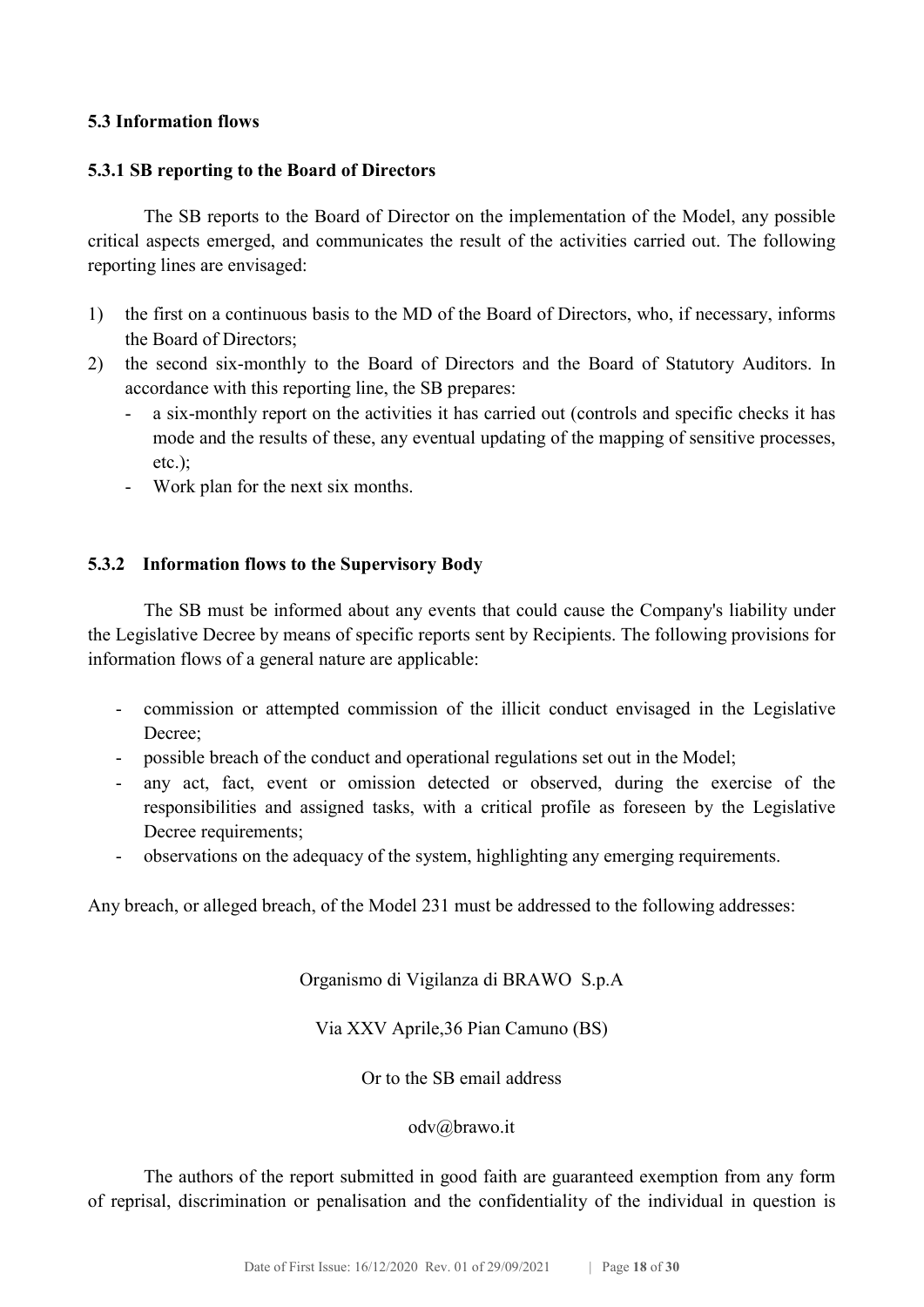assured, notwithstanding the legal obligations or the protection of the rights of the Company itself or persons accused unfairly or in bad faith.

In addition to the above reporting obligations, the Administration Area Manager is required to communicate to all Recipients:

- any change concerning the proxy system or the organizational and governance structure of BRAWO S.p.A.;

- any investigation and provisions initiated by the competent authorities against Company employees / directors for the offences referred to in the Legislative Decree;

- extraordinary corporate transactions (e.g. mergers, spin-offs or acquisitions of business branches, etc.).

The Special Sections of the Model also envisage specific information flows to be sent to the SB by designated subject, depending on the different families of offences involved, and which indicate the relative execution methods and timing.

#### 5.3.3 Information flows and new Whistleblowing regulations

 For appropriate coordination with the information obligations referred to in paragraph 5.3.2 above, it is highlighted that, following the introduction of Law no. 179/2017, in force since 29 December 2017, setting out the "Provisions for the protection of authors reporting offences or irregularities they became aware of in the context of a public or private employment relationship", and the consequent addition of art. 6 of Legislative Decree no. 231/2001, BRAWO S.p.A intends to encourage and protect those who in good faith proceed to report illegal conduct relevant for the purposes of Legislative Decree no. 231/2001, as well as breaches of this organizational Model, with the provision of appropriate whistleblowing channels, which include the following procedures:

- hard copy report, marked personal/confidential, addressed to the Supervisory Body of BRAWO S.p.A Via XXV Aprile 36, Pian Camuno (BS)
- email to the SB email address:  $\text{odv}(a)$ brawo.it.

For further details on the new whistleblowing legislation  $-$  in relation to the scope of application, the recipients and the procedure for reporting offences and the relative sanctions – please refer to the appropriate section n. 7 of this Model.

## 6. Information and Training

Compliance with the requirements of the Model cannot be achieved without due information and training activities to be provided to the Recipients.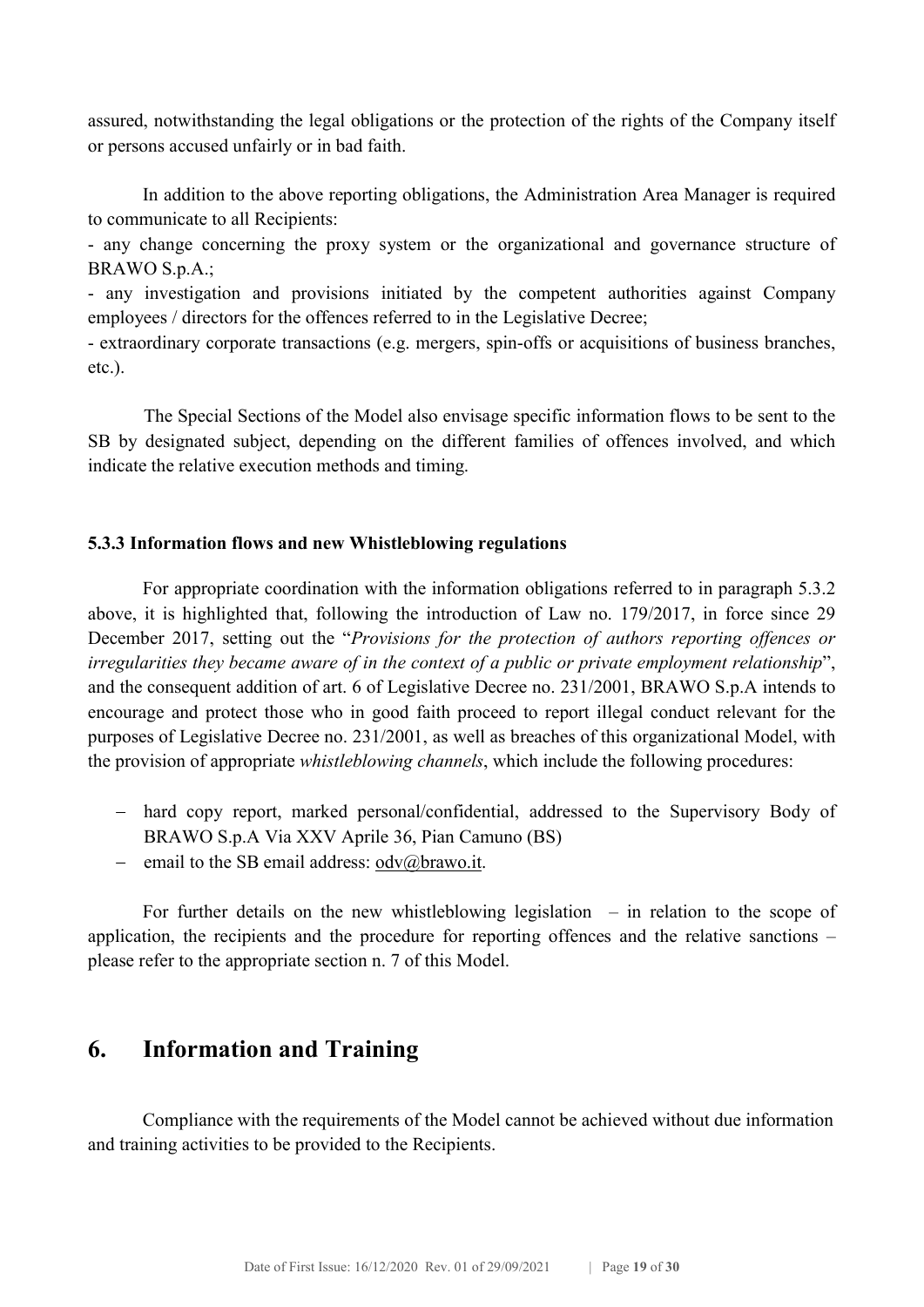#### 6.1 Information to employees

The adoption of the Model is communicated to all employees currently working for the company, with the publication of the news on the company portal accessible to all personnel.

New recruits shall receive information on the Model as illustrated above.

An information notice is delivered to temporary staff and trainees summarising the main principles of the 231/01 discipline.

A fully printed copy of the Model shall always be available for consultation at the HR Department. Any Recipient may obtain a hard copy of the Model by applying to the HR Department.

#### 6.2 Information to consultants, suppliers and collaborators

Upon commencing any form of collaboration, consultants, suppliers and collaborators are informed on the content of the Code of Conduct and need for their conduct to comply with Legislative Decree provisions.

#### 6.3 Training

Training activities targeted at familiarising recipients with the provisions of the Legislative Decree will taken into account, in terms of content and training methods, in function of the job description of Recipients, the level of risk involved in the area in which they operate and the responsibility foreseen by their role.

The SB, in coordination with the PPSM or the Human Resources Manager, shall draw up a training and communication plan in order to accomplish correct knowledge and implementation of the Model, depending on the Personnel to whom it is intended.

All Recipients shall receive a standard version of the Model. For Recipients who manage processes of particular offence-risk, more extensive training shall be provided.

Following changes to the Model, the standard Model shall be updated and the specific training repeated, focusing on the parts affected by the changes.

Participation at the courses by the Recipients is mandatory and shall be suitably documented; failure to participate without just reason can be deemed as a breach of the Model by the SB.

Training includes, in addition to specific courses and seminars, the use of dissemination tools, such as, but not limited to, refresher emails or internal information notes.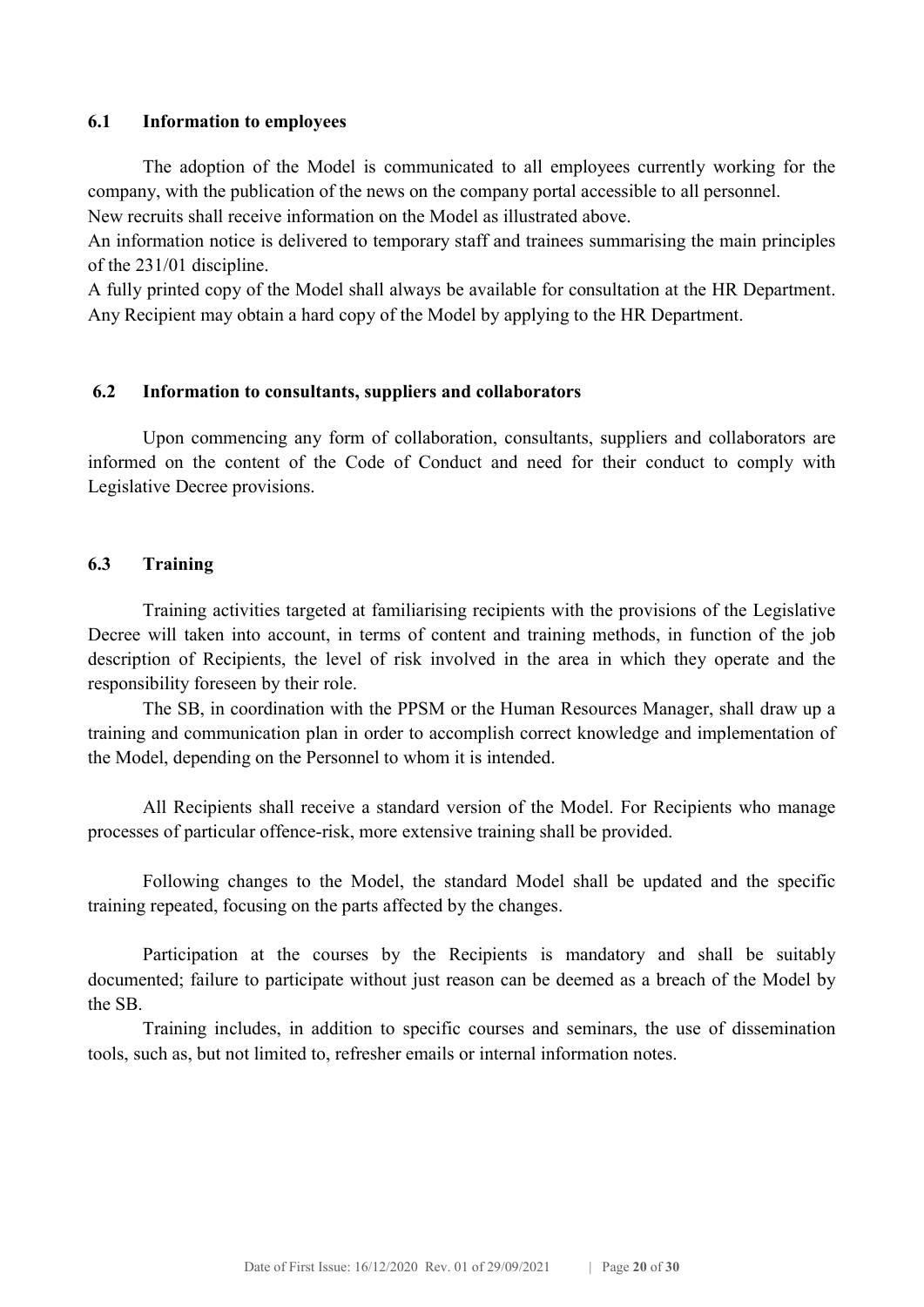## 7. Whistleblowing

#### 7.1 What is whistleblowing

The term "whistleblower" refers to the employee or collaborator of an Administration or Company, who reports breaches or misconduct committed against the same.

 Disclosure reporting, as far as the legislator is concerned, is the action with which the whistleblower contributes to the discovery and prevention of risks and compromising situations for the Organisation he or she belongs to.

 There are many different types of disclosure reports: by way of example only, as far as this Model is concerned, they must refer to serious and specific situations which may constitute a breach risk of the Organisational Model or of integration of the predicate offences, as provided for in the relative Special Section.

 The primary purpose of the reporting is therefore to bring to the attention of certain subjects the possible risks of misconduct which the whistleblower has become aware of: in this respect, reporting is an important prevention tool.

#### 7.2 Regulations

 Whistleblowing is regulated, in the private sector, by Law no. 179 of 30 November 2017, which illustrates "Provisions to protect people disclosing and reporting offences or misconducts they became aware of within their public or private employment".

 This Law endorsed the addition of art. 6 of Leg.Decree no. 231/2001, in order to provide timely protection for employees or collaborators of companies who have disclosed misconducts which they became aware of within the context of their job and duties.

 Following the above-mentioned addition, the organization Models must put in place appropriate channels through which senior management and relative subordinates can submit, in order to protect the integrity of the Organisation, "*detailed reports of illegal conduct*" pursuant to the provisions of Legislative Decree no. 231/2001 and "founded on precise and concordant facts, or of breaches of the Organisational and Management and Control models of the organisation of which they became aware of because of their employment.

To protect whistleblowers, the new laws requires:

- the adoption of specific measures that guarantee the confidentiality of the identity of the whistleblower;
- the prohibition of retaliatory or discriminatory acts, direct or indirect, against the whistleblower for reasons related to the report, except for cases of false reporting;
- the adoption of disciplinary sanctions against subjects violating the protection of the whistleblower and against whistleblowers making false reports deliberately or with gross negligence.

 If no such adoption of any retaliatory or discriminatory measures are put in place, it is envisaged that a complaint may be lodged with the National Labour Inspectorate or with a trade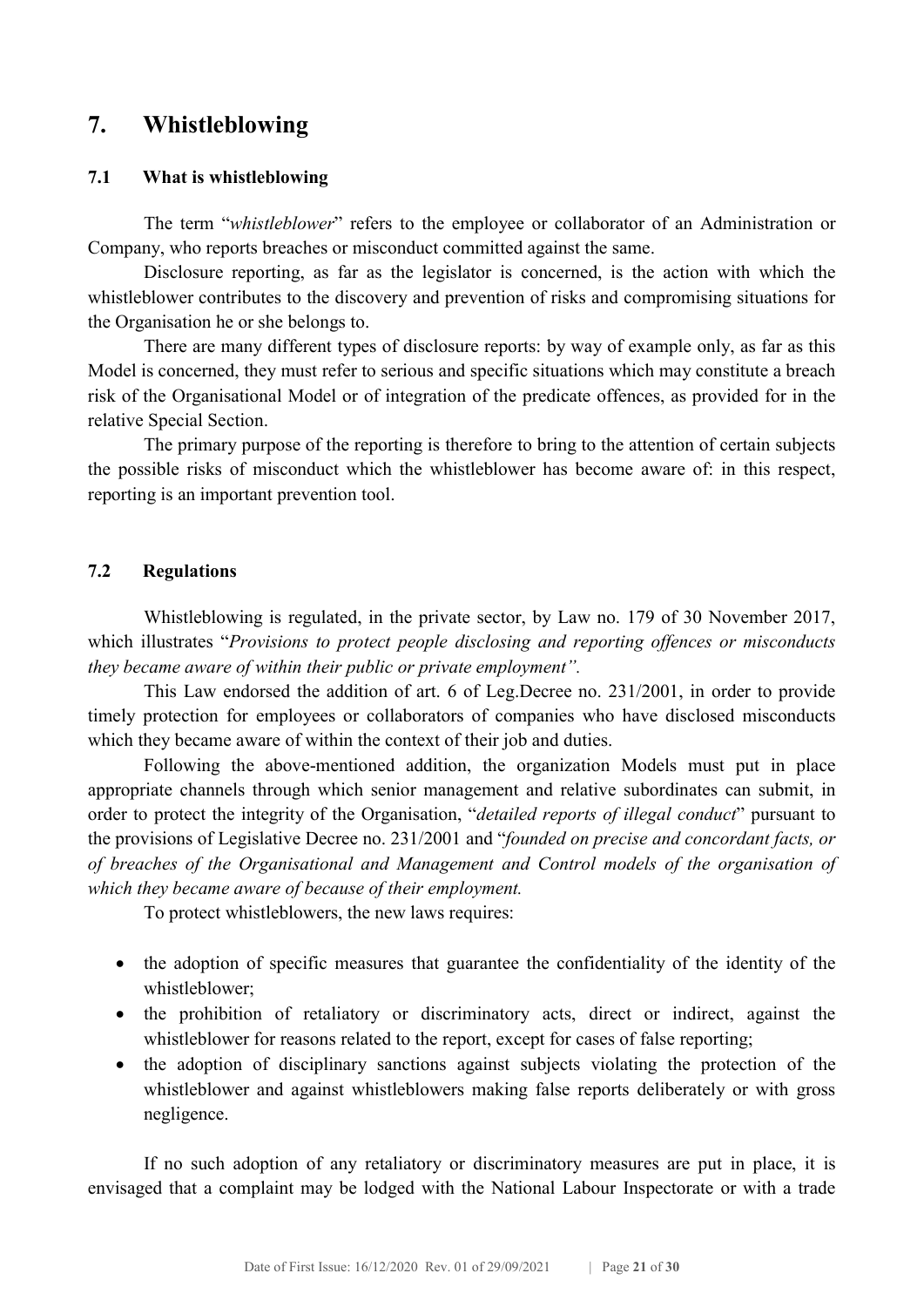union organisation and, in any case, it establishes the cancellation of the dismissal, the change of duties, and any other retaliatory or discriminatory measure taken against the whistleblower, with a reversal of the burden of proof which places on the employer the burden of demonstrating that the imposing of disciplinary sanctions or the adoption of other measures having an adverse effect on the whistleblower (demotions, redundancies, transfers or other organizational measure having negative effects) is based on reasons unrelated to the report itself.

 For sake of convenience, a table with the main definitions introduced by Law 179/2017 is provided below:

| Recipients of the new<br>private regulation                    | Private organisations: companies, groups of companies, non-<br>governmental organizations - charities, foundations, associations, etc.<br>with organizational Model 231.                                                                                                                                                                                                                                                                                                                                                         |  |
|----------------------------------------------------------------|----------------------------------------------------------------------------------------------------------------------------------------------------------------------------------------------------------------------------------------------------------------------------------------------------------------------------------------------------------------------------------------------------------------------------------------------------------------------------------------------------------------------------------|--|
| Whistleblower                                                  | A person who exposes illicit behaviour or misconduct within a work<br>environment and decides to report it. For private organisations, this<br>refers to "individuals who are representatives, directors or managers<br>of the Company or of one of its organizational unit that has financial<br>and functional independence, or by individuals who are responsible for<br>managing or controlling the company", and also "persons subject to<br>the management or supervision of one of the subjects" previously<br>mentioned. |  |
| Whistleblowing                                                 | Communication of the whistleblower concerning "detailed disclosures"<br>on unlawful conduct, relevant for the purposes of Legislative Decree<br>231 and founded on precise and "concordant facts, or of breaches of<br>the Organisational and Management and Control models of the<br>Organisation, of which they became aware of because of their<br>employment.                                                                                                                                                                |  |
| <b>Accused Party</b>                                           | The person accused of allegedly committing the wrongdoing/unlawful<br>conduct referred to in the report.                                                                                                                                                                                                                                                                                                                                                                                                                         |  |
| <b>Recipients</b><br><sub>of</sub><br>the<br>disclosure report | Subjects with the task of receiving, reviewing and verifying the<br>disclosure reports (also with the possible<br>support of other<br>Organisational functions).                                                                                                                                                                                                                                                                                                                                                                 |  |
| <b>Disclosure</b><br>reporting<br>channels                     | Channels identified by the Organisation as a means, internal or external<br>to the organisation itself, used to submit reports. The Organisation<br>must put in place "at least one alternative reporting channel that<br>guarantees the confidentiality of the identity of the whistleblower<br>through IT tools".                                                                                                                                                                                                              |  |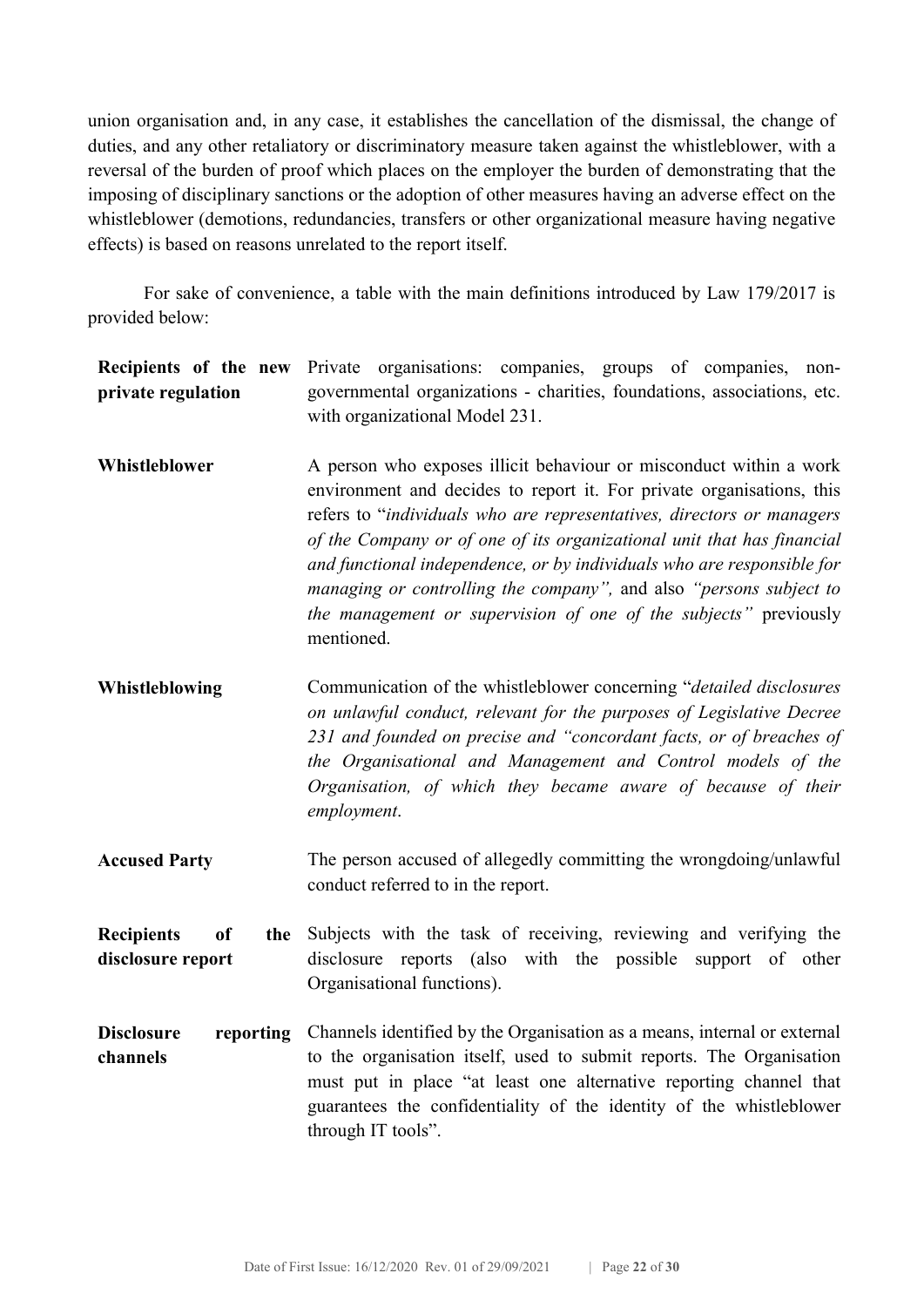#### 7.3 Scope and purpose

 The purpose of this section of the Model is to prevent the employee/collaborator (whistleblower), who has become aware of illegal conduct because of their employment or collaboration relationship, from failing to report the same for fear of suffering from retaliation and, at the same time, to provide the employee with adequate protection, in compliance with the provisions of Law 179/2017.

 The objective pursued is to provide the employee/collaborator with the appropriate tools so that the same is able to proceed autonomously in reporting the offences of which he/she has become aware of because of their employment.

 Therefore, this section, as regards to the provisions of the aforementioned Law 179/2017, provides operative guidelines regarding the whistleblowing procedures, and information on the object, contents, recipients and documents to be used for the submission of the reports and the forms of protection acknowledged to whistleblowers by Italian law.

We therefore hereby aim to:

- clarify the main pillars on which the subject is based;
- illustrate the reporting management system with a well defined procedure;
- represent the measures adopted by the Company to protect the confidentiality of the identity of whistleblowers, providing appropriate sanctions in case of breach of the measures put in place arranged to protect their identity.

#### 7.4 Recipients

 This section applies, first and foremost, to all Company employees, which means not only employees working for BRAWO S.p.A. under an open-end employment contract, but also employees with a fixed-term contract or those who have an apprenticeship or internship contract or those on a training course.

In addition, it also applies to subjects bound by collaboration agreements.

#### 7.5 Scope of application

 As foreseen by the law, the whistleblower protection provisions shall apply in the event of reports of "illicit behaviours" of which the employee/collaborator has become aware of due to their employment relationship.

 In particular, as stated by A.N.A.C., the scope of application shall be extended not only to corruption and similar offences, but also to situations in which, during the Company's business activities, there is an abuse of power appointed to an individual in order to obtain personal benefits, as well as to the acts in which – regardless of the criminal importance – reveal a malfunction of the Company due to the use of the assigned tasks for private purposes.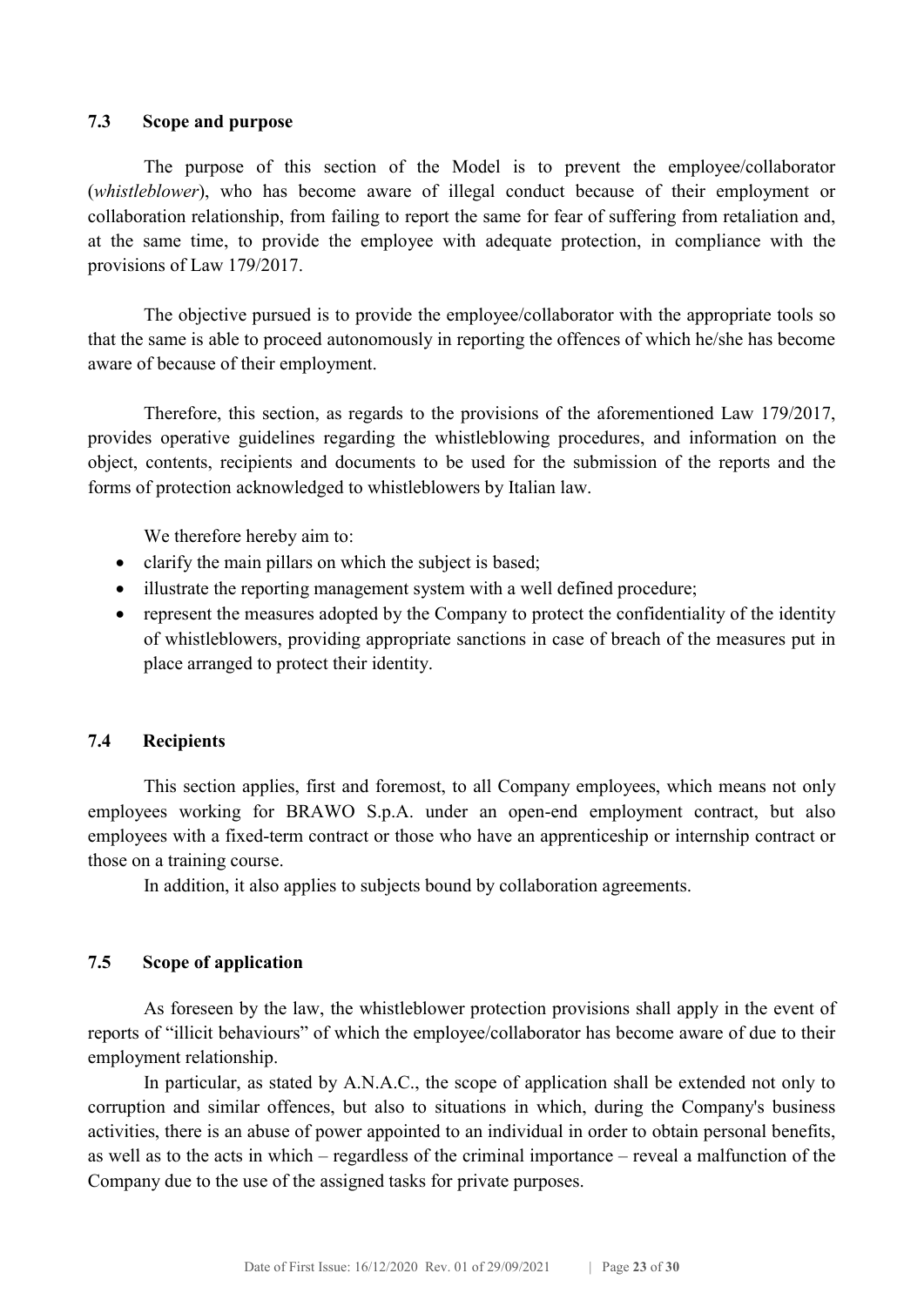Moreover, the scope of application also includes the disclosure of the predicate offences envisaged by Legislative Decree no. 231/2001.

#### 7.6 Illicit behaviour disclosure system

#### 7.6.1. Content of the disclosure

The *whistleblower* must provide all the necessary elements to allow the recipients to conduct due investigations and assessments , to confirm the validity of the disclosed alleged wrongdoings.

The whistleblower shall provide the following information in the disclosure:

- description of the the illicit behaviour;
- the identity of the whistleblower, indicating the qualification/function/role and position within the company;
- an open and complete description of the facts raised in the disclosure;
- if acknowledged, the circumstances, time and place in which the wrongdoing was committed;
- if acknowledged, any general information or other elements that make it possible to identify the subject who has allegedly carried out wrongdoing;
- information on other individuals who can provide evidence on the disclosed wrongdoings;
- further documentation that can confirm the disclosed wrongdoings;
- any further information that can provide useful feedback on the existence of the disclosed wrongdoings.

#### 7.6.2. Subject matter of the disclosure

 The subject matter of the illicit behaviours of which the whistleblowers have become aware because of their employment or cooperation relationship, or because of or during the same.

 It must therefore refer to events occurring within or in any case related to the Company. No anonymous disclosures based on mere suspicions or rumours will be investigated.

 The illicit behaviours disclosed and worthy of protection include not only the entire range of predicate offences referred to in Legislative Decree no. 231/2001, but also the illegal behaviour that can have repercussions on company business, regardless of the criminal importance, and cause the company code of conduct to malfunction.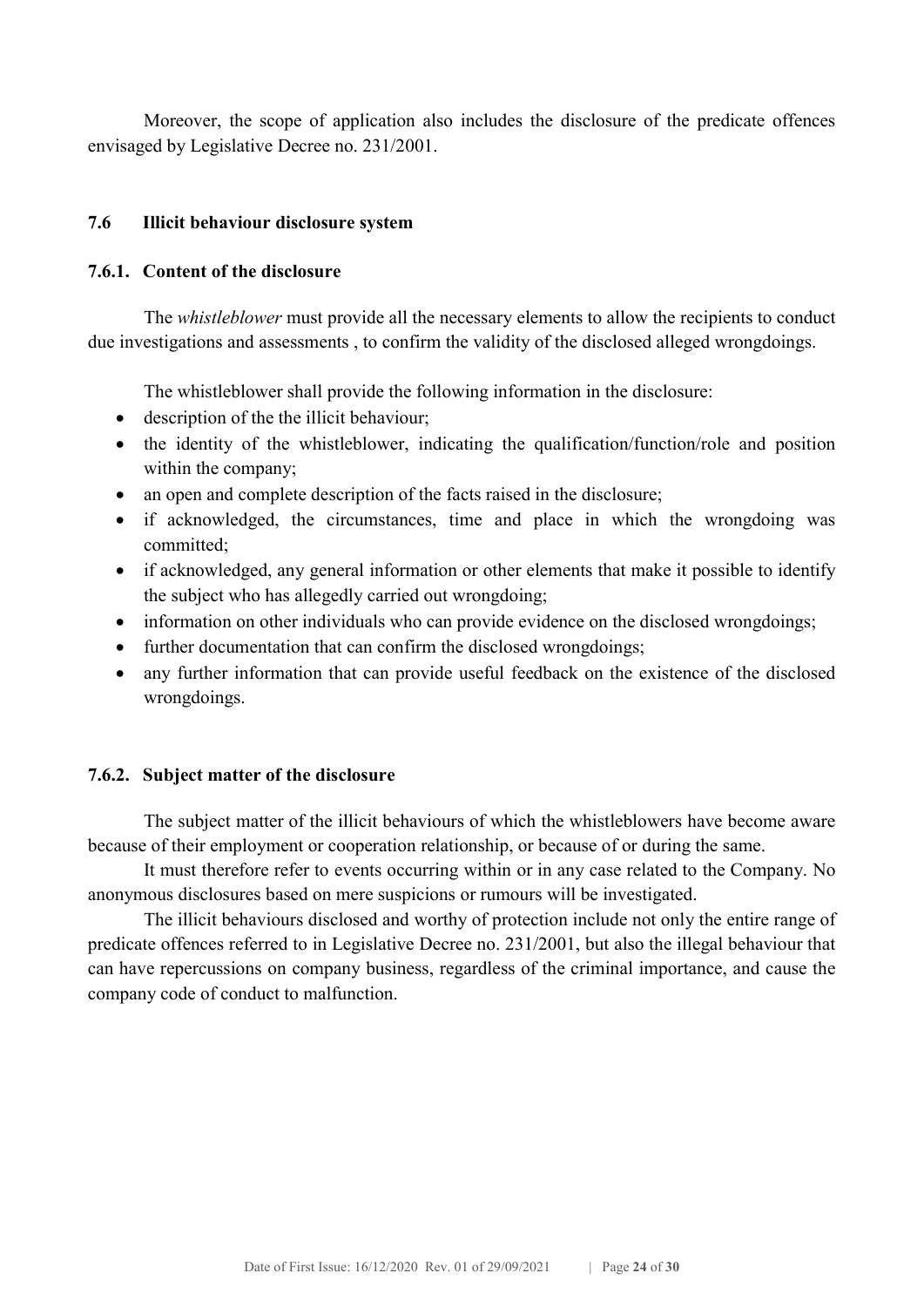#### 7.6.3. Recipients and procedures of the disclosure

 The disclosures referred to in this section may be submitted to the SB through the whistleblowing channels outlined above in paragraph 5.3.3 "Information flows and new whistleblowing regulations" and, in particular, by means of:

- hard copy report, marked personal/confidential, addressed to the Supervisory Body of BRAWO S.p.A , Via XXV Aprile 36, Pian Camuno (BS)
- email to the SB email address:  $\frac{\partial u}{\partial x}$  odv $\frac{\partial u}{\partial y}$

#### 7.6.4. Verification of the validity of the disclosure

 The SB is responsible for carrying out a complete evaluation of the substantiation of the circumstances represented by the whistleblower in the disclosure, in compliance with the standards and principles of impartiality and confidentiality.

 To this end, it may be necessary to hear the whistleblower in person and other subjects who can provide substantiating evidence on the matter. A report is drawn up and filed in a confidential archive.

 If the results of the investigation show that the disclosure accusations may not be unfounded, the SB shall:

- acquire further elements from all the company departments;
- submit the disclosure to the Board of Directors;
- submit the disclosure to the competent entities for the alleged offences, if the same subsist.
- submit the disclosure to the Judicial Authorities, if the alleged offences are of a criminal nature.

 All subjects who become aware of the disclosure are bound by confidentiality and the obligation not to disclose the information they have become aware of, except in the context of judicial investigations.

#### 7.6.5. Whistleblower protection

 Pursuant to art. 6, par. 2-ter and 2-quater of Legislative Decree no. 231/2001, BRAWO S.p.A prohibits any form of retaliation, discrimination or any other penalising action, either directly or indirectly against the whistleblower acting in good faith.

Any dismissal, demoting and any other retaliation or discriminatory measures (such as, but not limited to, unjustified disciplinary action and any other form of retaliation that results in intolerable working conditions) are null and void by law and can be reported to the National Labour Inspectorate either by the whistleblower or by the trade union organisation engaged by the same.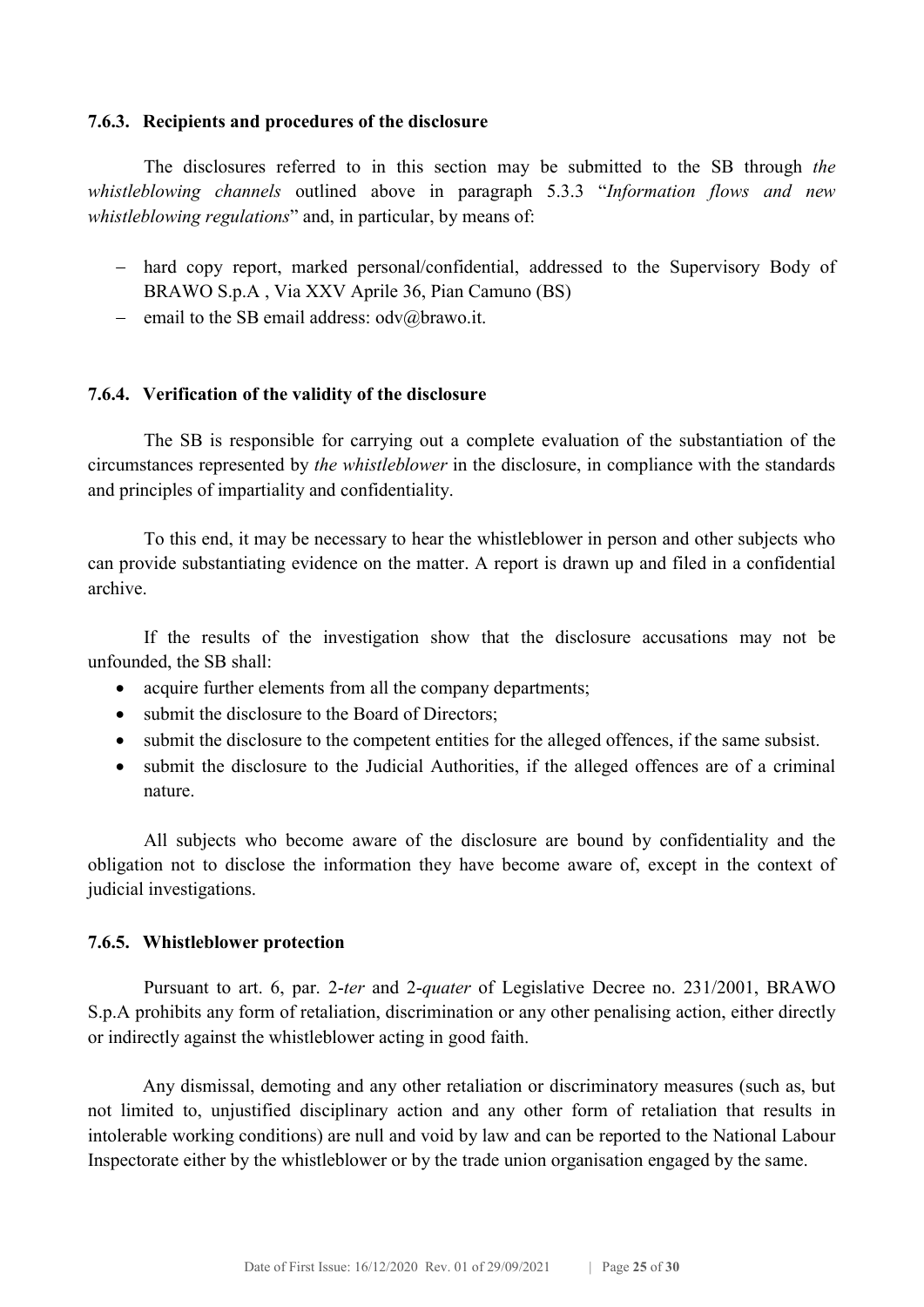Any person who considers that he or she has suffered discrimination as a result of submitting the disclosure, shall report the issue to the SB which, after promptly investigating the matter, may report the alleged discrimination:

- to the person responsible for the department in which the whistleblower reporting the alleged discrimination works, who shall promptly assess if it is appropriate and/or necessary to put in place measures to restore the situation and/or to remediate the adverse effects of such discrimination and the subsistence of the facts required to initiate disciplinary proceedings against the individual committing such discrimination;
- to the Board of Directors, if the individual committing the discrimination is a Director of the Company;
- to the Public Prosecutor's Office, if the alleged offences are of a criminal nature.

The identity of *the whistleblower* is protected both during the disclosure acquisition phase and in any context subsequent to the same, except in cases where the identity must be disclosed by law (for example, at the request of J.A.).

 The identity of the whistleblower can only be revealed to the subjects responsible for the entire disciplinary procedure and to the subject accused of such misconduct in cases where: the whistleblower has granted his or her express consent; the disclosed wrongdoings are, in whole or in part, confirmed and knowledge of the identity of the whistleblower is absolutely essential to the defence counsel of the accused.

 All subjects involved in the management of the disclosure are bound to guarantee the confidentiality of the whistleblower.

#### 7.6.6. Whistleblower responsibilities

 This procedure does not protect the whistleblower making false or slanderous disclosures, or those making deliberate or grossly negligent disclosures which turn out to be unfounded.

 Any further responsibilities of the whistleblower shall be verified in all cases where the requirements of this section are not complied with (e.g. disclosures reported solely for the purpose of reputational damage to the accused party).

 The parties who – however involved in the procedure – do not comply with the requirements provided herein, shall also be subject to sanctions.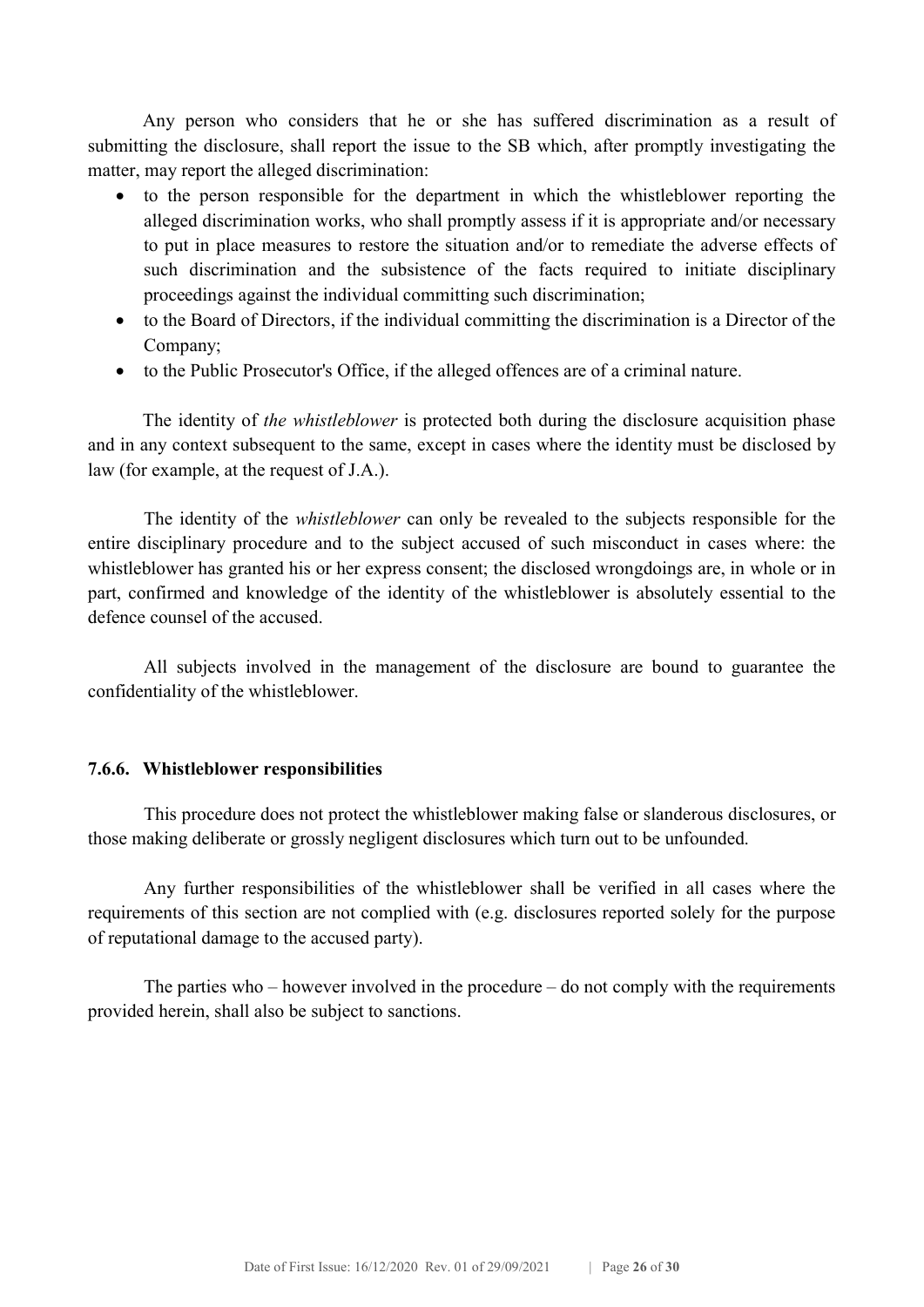#### 7.7 Sanctions

 Pursuant to the requirements of Law 179/2017, BRAWO S.p.A. shall punish the following illicit behaviours:

- breach of the whistleblower protection measures, as illustrated above;
- the submitting, with wilful intent or gross negligence, of disclosures that prove to be unfounded.

 Please refer to the appropriate section of the General Section of this Model for information on the disciplinary system and the various parties concerned. For the purposes of the application of such sanctions, the general regulations and the procedure described therein shall also apply.

## 8. The Disciplinary System of the Model

#### 8.1 Introduction

In order to be effective, Organizational models require the implementation of an appropriate disciplinary system, capable of identifying and punishing behaviour which breaches the established regulations and objectives.

In individual cases, the type and extent of the specific sanctions shall be applied by BRAWO S.p.A according to the severity of the breaches and, in any case, according to the following general criteria:

- subjective element of the conduct, depending on the presence of wilful, guilty, negligent or impervious actions;
- identification of the violated obligations;
- consequences of the committed offence;
- the level of hierarchical and/or technical responsibility of the offender;
- sharing of responsibility with other parties (participation of other parties in the offence);
- professionalism, previous work performance, disciplinary background, circumstances in which the offence was committed.

 In accordance with the combined provisions of art. 5(b) and 7 of the Legislative Decree, the sanctions illustrated in the following paragraphs may be applied, depending on their severity, to BRAWO S.p.A. personnel who commit disciplinary offences arising from:

- failure to comply with the provisions of the Model;
- failure to comply with the documentation, storage and control of acts methods provided for in the procedures;
- failure to comply with the foreseen code of conduct;
- violation and/or breach of the control system, implemented by means of the removal, destruction or alteration of the documentation provided for by the procedures or code of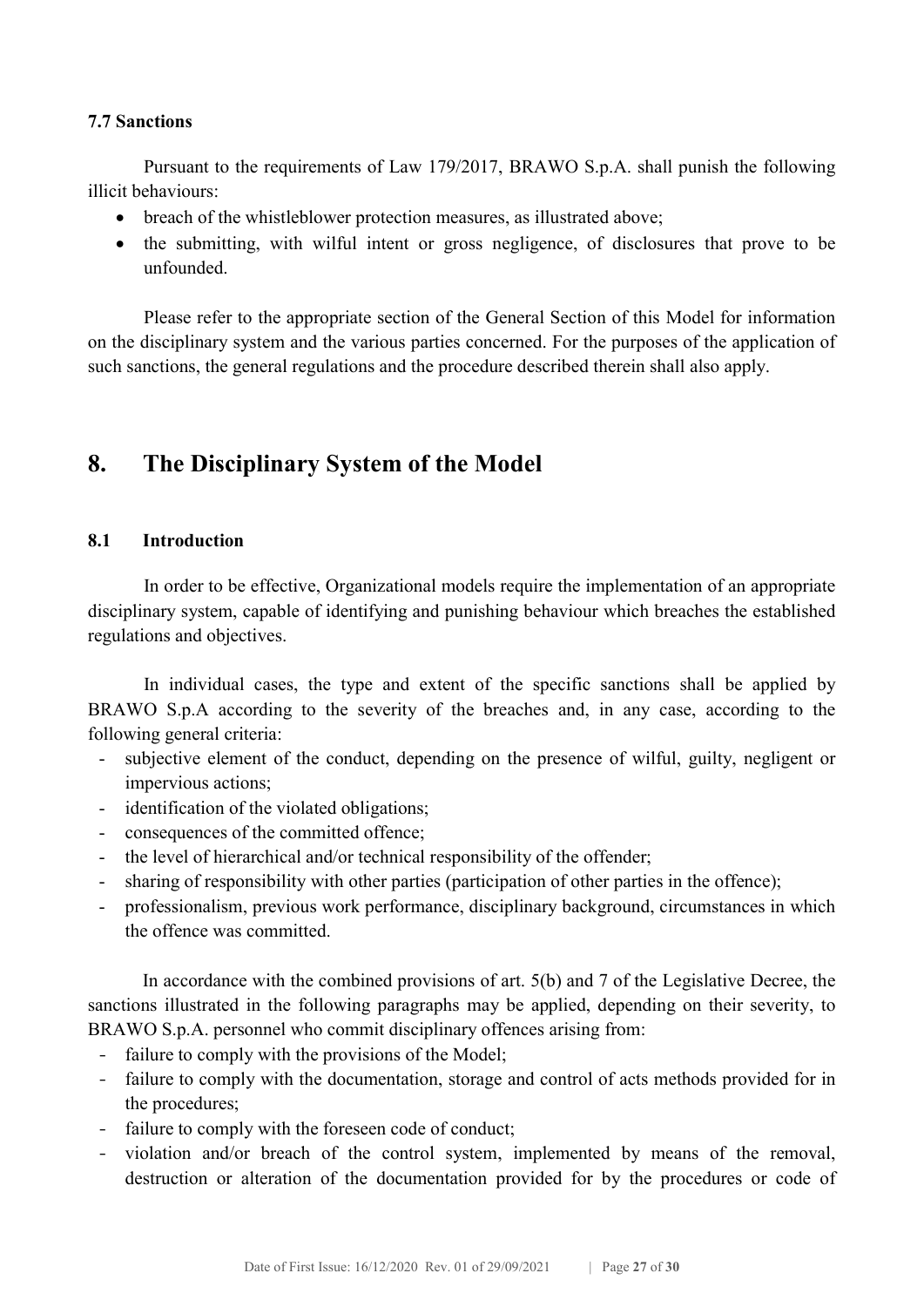conduct, or by preventing the competent persons from controlling or accessing the information and documentation.

In accordance with the provisions of the following paragraphs, BRAWO S.p.A also applies the disciplinary sanctions to anyone who interferes with or misuses the *whistleblowing channels* prepared for the disclosure of relevant conduct in accordance with Legislative Decree no. 231/ 2001 or breach of the Model, in particular: a) violating the whistleblower protection measures; b) making false reports with wilful intent or with gross negligence.

The Company may also take appropriate disciplinary and/or legal action against those who retaliate or discriminate against the whistleblower as a result of his or her disclosure.

#### 8.2 Sanctions for employees

The provisions of the Model are an integral part of the contractual obligations undertaken by employees. Any violation of the Model may be interpreted as a breach of the contract obligations, and consequently the laws in force.

Upon receiving notice of a breach of the Model, BRAWO S.p.A initiates the investigation procedure. If a breach is ascertained, the disciplinary sanction proportionate to the level of gravity of the breach shall be imposed by the persons responsible.

More specifically, this involves:

i) written or verbal reprimands, fines or suspensions from work are applicable to all employees who:

- fail to comply with the requirements indicated in the organizational Model (e.g. failure to comply with the prescribed procedures, fail to submit to the SB the information flows provided for in the Model, fail to carry out controls, etc.);
- violate the measures put in place to protect whistleblowers who disclose relevant conduct in accordance with Legislative Decree no. 231/ 2001, or breaches of the Model;
- submit unfounded disclosure via the whistleblowing channels, with wilful intent or gross negligence.

(ii) in addition, the decision to dismiss workers with due warning who:

adopt a behaviour which is clearly in breach of the requirements of the Model and of particular gravity, to the extent where it could potentially have led – with a high probability of occurrence – to the occurrence of an event capable of exposing the Company to the risk of the application of the measures provided for in the Legislative Decree (e.g. (i) does not continuously perform the supervisory activity foreseen by the Consolidated Act 81/2008 as regards to the Special Section G, (ii) behaves in an obstructionist manner against the SB, (iii) falsifies documents);

(iii) To conclude, the decision to dismiss an employee without notice is applicable to those who:

adopt a behaviour which is clearly in breach of the requirements of the Model and of particular gravity, to the extent where it could potentially have led – with a high probability of occurrence – to the occurrence of an event capable of exposing the Company to the risk of the application of the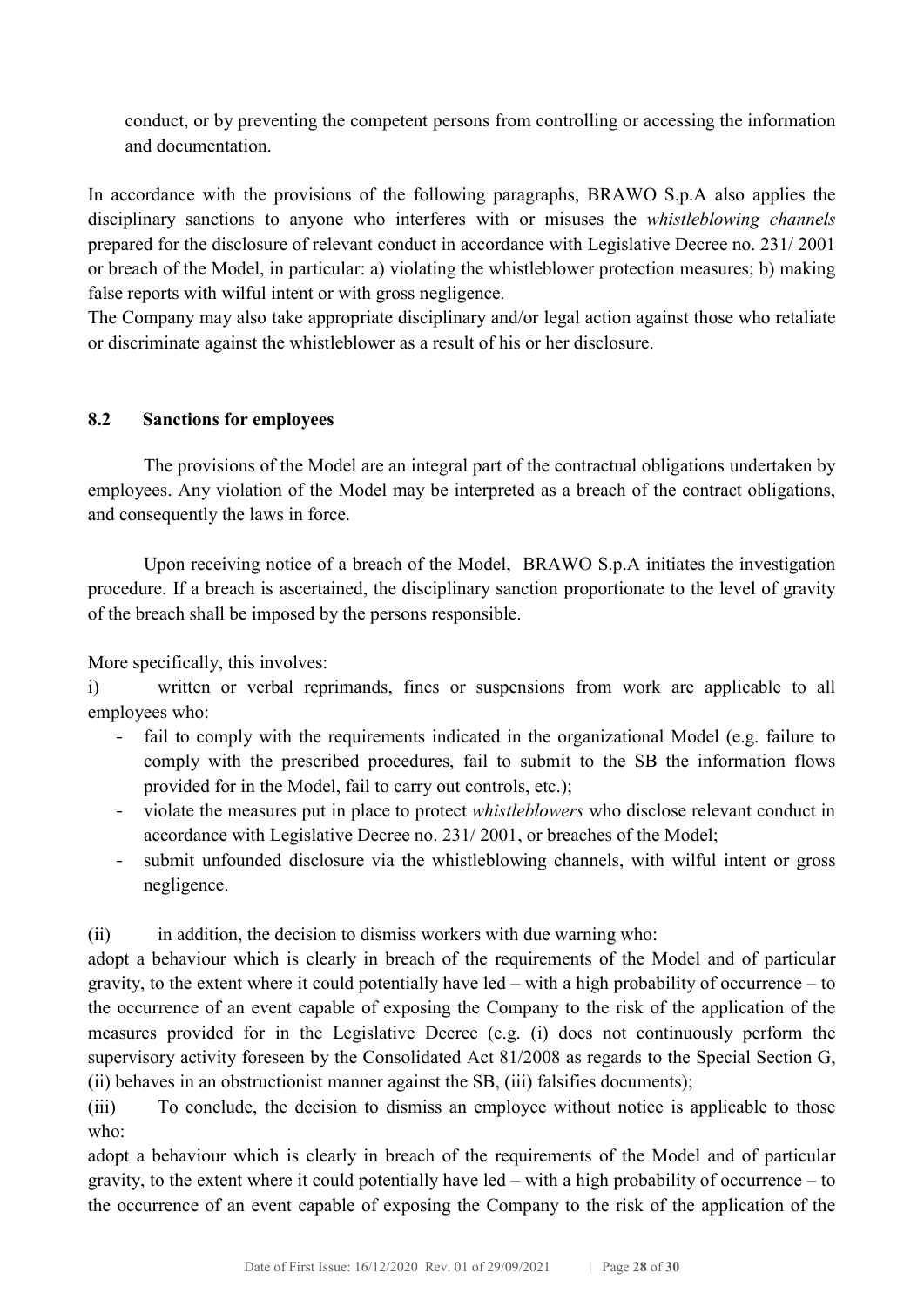measures provided for in the Legislative Decree (e.g access to a competitor's computer system with the intent of damaging the system, tampering with machinery and/or equipment and/or personal protective equipment, thereby committing an offence himself or on behalf of other, in respect of Special Section G).

 All offences committed by employees are reported to the HR Area, which, after analysing the situation with the assistance of an independent consultant as and where necessary, forwards them to the Employer or to the Managing Director (depending on the competence of each individual), who signs the document and, therefore, issues the disciplinary measures deemed necessary.

 The HR Area maintains a paper archive with all the documentation relating to the sanctions issued.

 The Supervisory Body must necessarily be involved in the implementation of the disciplinary sanctions following the breach of the Model, in the sense that no disciplinary sanctions can be issued without prior consultation with the Supervisory Body

 This communication becomes superfluous when the proposal for the application of the penalty is issued by the Supervisory Body.

#### 8.3 Disciplinary Action Against Executives

 In the event of a breach on the part of executives, of the organizational Model or the adoption of the same, in carrying out their activities in risk areas, or a conduct which is not in line with the provisions of the Model itself, suitable measures shall be applied to said executives, and in compliance with the provisions of the National Collective Labour Agreement for Executives in the industrial sector.

Suitable measures can also be put in place to protect whistleblowers who disclose relevant conduct in accordance with Leg.Decree no. Decree no. 231/2001, or breaches of the Model, and also in cases where unfounded disclosure via the whistleblowing channels, with wilful intent or gross negligence takes place.

 The Managing Directors are in charge of managing disciplinary procedures and imposing of sanctions. The Supervisory Body must necessarily be involved in the implementation of the disciplinary sanctions following the breach of the Model, in the sense that no disciplinary sanctions can be issued without prior consultation with the Supervisory Body

 This communication becomes superfluous when the proposal for the application of the penalty is issued by the Supervisory Body.